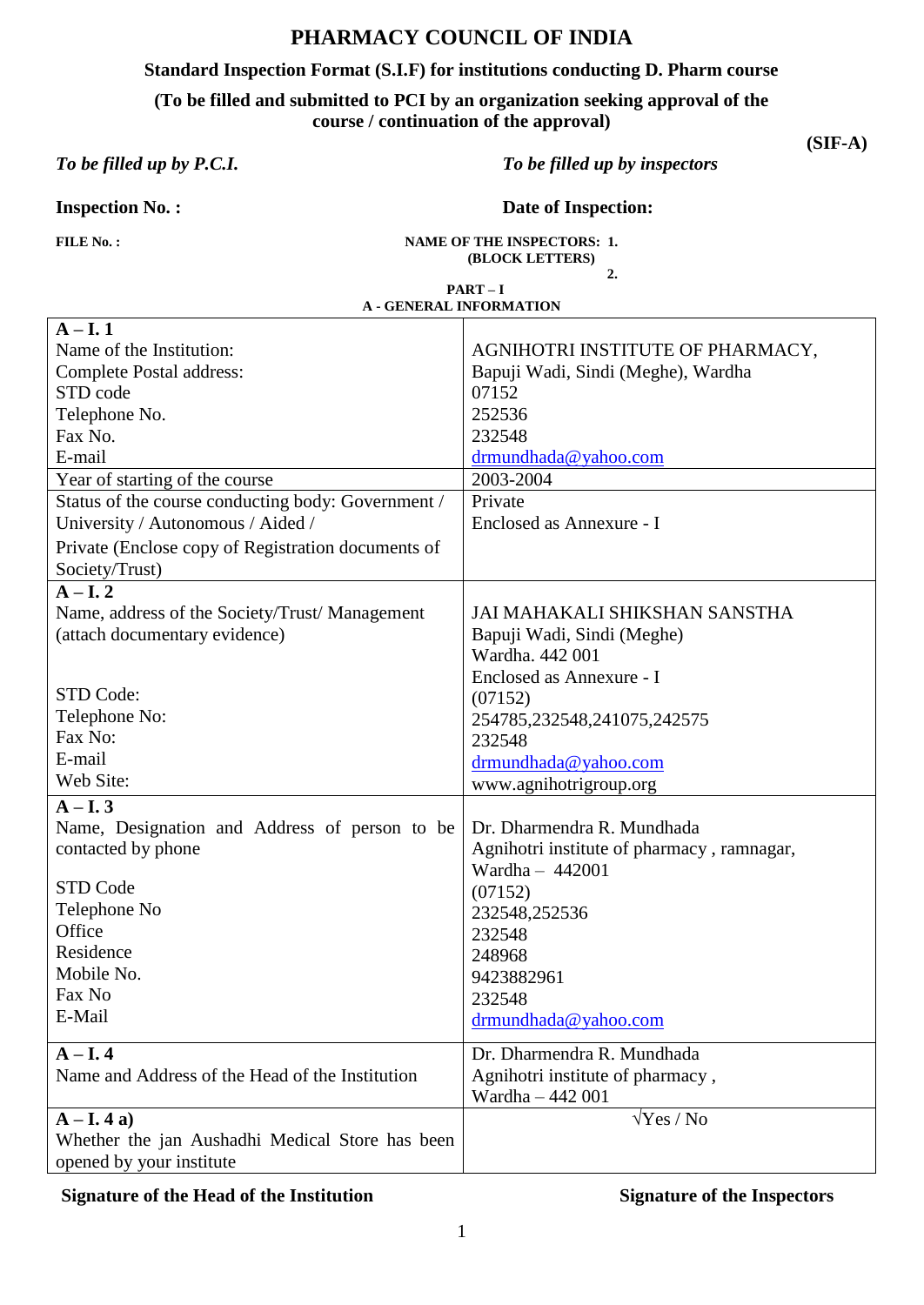#### **A –I. 5**

## **FOR INSTITUTION SEEKING CONTINUATION OF APPROVAL a. Details of Affiliation Fee Paid**

| <b>Name of the Course</b> | <b>Affiliation Fee paid</b><br>up to | <b>Receipt No</b> | Dated      |
|---------------------------|--------------------------------------|-------------------|------------|
| D. Pharm                  | $2016 - 2017$                        | 29174             | 22/07/2016 |

#### **b. APPROVAL STATUS:**

| Name of    | Approved up   | <b>Intake Approved</b> | <b>PCI</b>      | <b>STATE</b>      | <b>Remarks of the</b> |
|------------|---------------|------------------------|-----------------|-------------------|-----------------------|
| the Course | to            | and Admitted           |                 | <b>GOVERNMENT</b> | <b>Inspectors</b>     |
| D. Pharm   | $2017 - 2018$ | <b>Approval Letter</b> | 17-607/2011-PCI | 2003              |                       |
|            |               | <b>No and Date</b>     | IR No. $6^{th}$ | $149/03 - 2$      |                       |
|            |               |                        | <b>Surprise</b> | 11/08/02          |                       |
|            |               |                        | (June 2016)     |                   |                       |
|            |               | <b>Approval Intake</b> | 60              | 60                |                       |
|            |               | <b>Actually</b>        | 60              | 60                |                       |
|            |               | <b>Admitted</b>        |                 |                   |                       |

#### **c. STATUS OF APPLICATION**

| Course   | <b>Extension of Approval</b> |    | <b>Increase in Intake of Seats</b> |                | <b>Remarks</b>           |                                                 |
|----------|------------------------------|----|------------------------------------|----------------|--------------------------|-------------------------------------------------|
|          |                              |    |                                    |                | Current<br><b>Intake</b> | <b>Proposed</b><br>increase in<br><b>Intake</b> |
| D. Pharm | Yes √                        | No | <b>Yes</b>                         | N <sub>0</sub> | 60                       | 100                                             |

#### **Note: Enclose relevant documents**

**A –I. 6**

 $A -$ 

### **Whether other Educational Institutions/Courses are also being run by the Trust / Institution in the same**

**Building / campus? If yes, give status**

|                                   | No<br>Yes                             |  |
|-----------------------------------|---------------------------------------|--|
| - I. 6 a                          |                                       |  |
|                                   | <b>Status of the Pharmacy Course:</b> |  |
| <b>Independent Building</b>       |                                       |  |
| Wing of another college           |                                       |  |
| <b>Separate Campus</b>            |                                       |  |
| <b>Multi Institutional Campus</b> |                                       |  |

**Multi Institutional Campus**

| <b>Examining Authority</b>                       | : Maharashtra State Board of Technical Education                                                   |
|--------------------------------------------------|----------------------------------------------------------------------------------------------------|
| With complete postal                             | : Government Polytechnic Bidg., 4 <sup>th</sup> floor 49,                                          |
| <b>Address, Telephone No.</b><br><b>STD Code</b> | : Kherwadi, Bandra (East) Mumbai – 400 051.<br>$\text{Fax} - 022 - 26473980$<br>$: 022 - 26471255$ |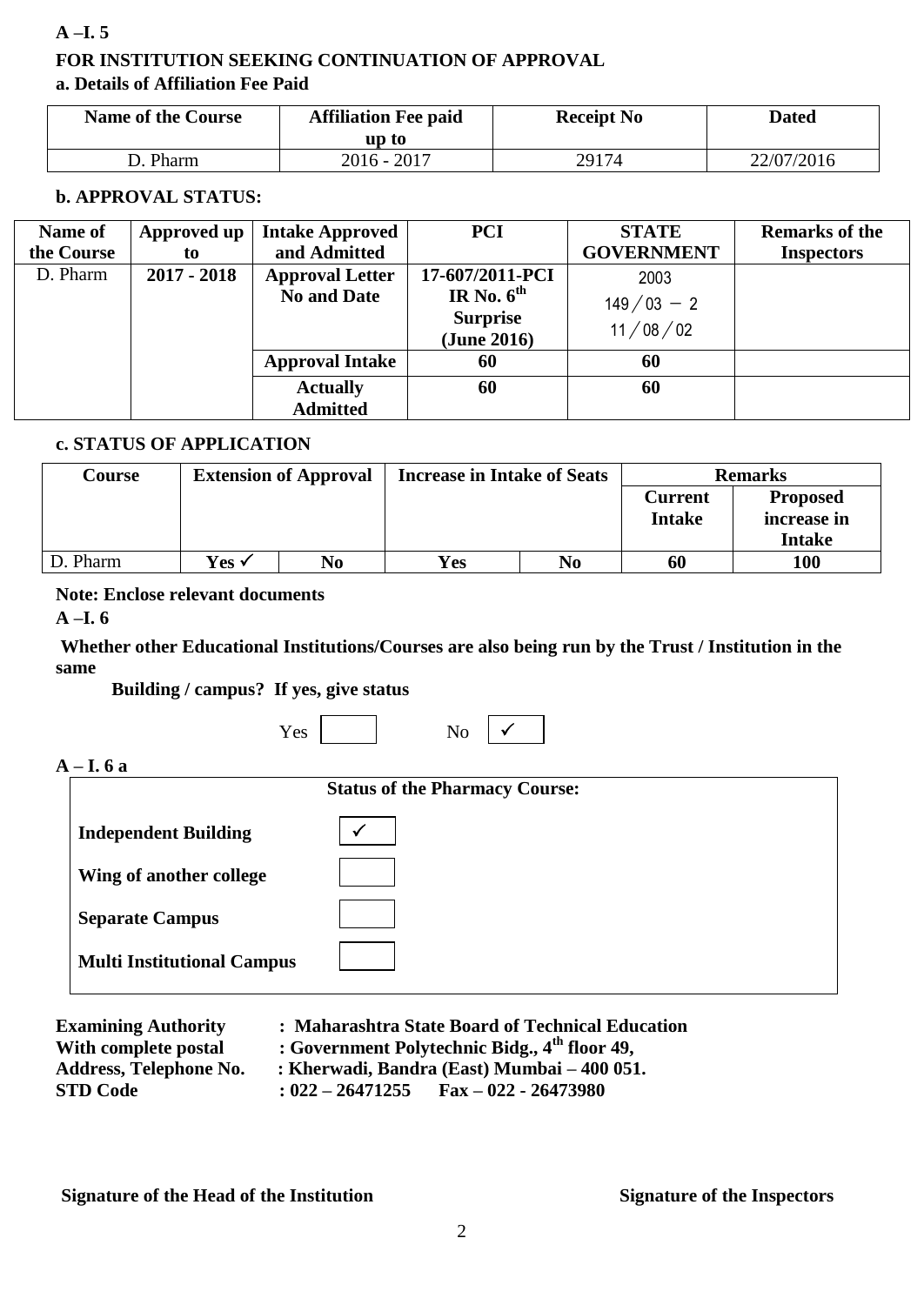#### **B - DETAILS OF THE INSTITUTION**

| $B-I.1$<br><b>Name of the Principal</b> |             | Dr. Dharmendra R. Mundhada |                                                         |                             |                                            |
|-----------------------------------------|-------------|----------------------------|---------------------------------------------------------|-----------------------------|--------------------------------------------|
| Qualification/                          |             | Qualification              | <b>Teaching</b><br><b>Experience</b><br><b>Required</b> | <b>Actual</b><br>experience | <b>Remarks of the</b><br><b>Inspectors</b> |
| <b>Experience</b>                       | M. Pharm    | M. Pharm                   | 5 Years                                                 | 17 Year                     |                                            |
|                                         | <b>PhD</b>  |                            | 2 Years                                                 |                             |                                            |
|                                         | (Desirable) |                            |                                                         |                             |                                            |

**\* Documentary evidence should be provided**

**B –I .2**

#### **For institution seeking continuation of approval**

| <b>Course</b> | Date of last<br><b>Inspection</b> | <b>Remarks of the Previous Inspection</b><br><b>Report</b> | <b>Complied</b><br>/ Not Complied | <b>Intake</b><br>reduced/Stopped in<br>the last 03 years* |
|---------------|-----------------------------------|------------------------------------------------------------|-----------------------------------|-----------------------------------------------------------|
| D. Pharm      | $22^{th}$<br>Oct.<br>2016         | No deficiency has been pointed<br>1.<br>out in the report  | <b>NA</b>                         | <b>NA</b>                                                 |

### \* Enclose Documents

**B –I .3**

#### **Pay Scales:**

| <b>Staff</b>                            | Scale of pay                         | PF  | <b>Gratuity</b> | <b>Pension</b><br>benefit | <b>Remarks of</b><br>the<br><b>Inspectors</b> |
|-----------------------------------------|--------------------------------------|-----|-----------------|---------------------------|-----------------------------------------------|
| <b>Teaching</b><br><b>Staff</b>         | <b>AICTE /UGC/State Govt.</b><br>Yes | Yes | Yes             | Yes                       |                                               |
| Non-<br><b>Teaching</b><br><b>Staff</b> | <b>State Government</b><br>Yes       | Yes | Yes             | Yes                       |                                               |

**B –I .4**

**D. Pharm Course: Admission statement for the past three years**

| <b>ACADEMIC YEAR</b>            | <b>Year 2014-2015</b> | Year 2015-2016 | Year 2016-2017 |
|---------------------------------|-----------------------|----------------|----------------|
| <b>Sanctioned</b>               | 60                    | 60             | 60             |
| <b>No. of Admissions</b>        | 60                    | 60             | 60             |
| <b>Unfilled Seats</b>           | Nil.                  | Nil.           | Nil.           |
| <b>No. of Excess Admissions</b> | Nil.                  | Nil.           | Nil.           |

#### **B –I .5**

**Academic information: Percentage of D. Pharm results for the past three years:**

| <b>ACADEMIC YEAR</b> | Year 2014-2015 | Year 2015-2016 | Year 2016-2017 |
|----------------------|----------------|----------------|----------------|
| D. Pharm – I         | $47:00\%$      | $51:72\%$      | $68:04\%$      |
| D. Pharm – II        | $43:42\%$      | $45:16\%$      | 44:00%         |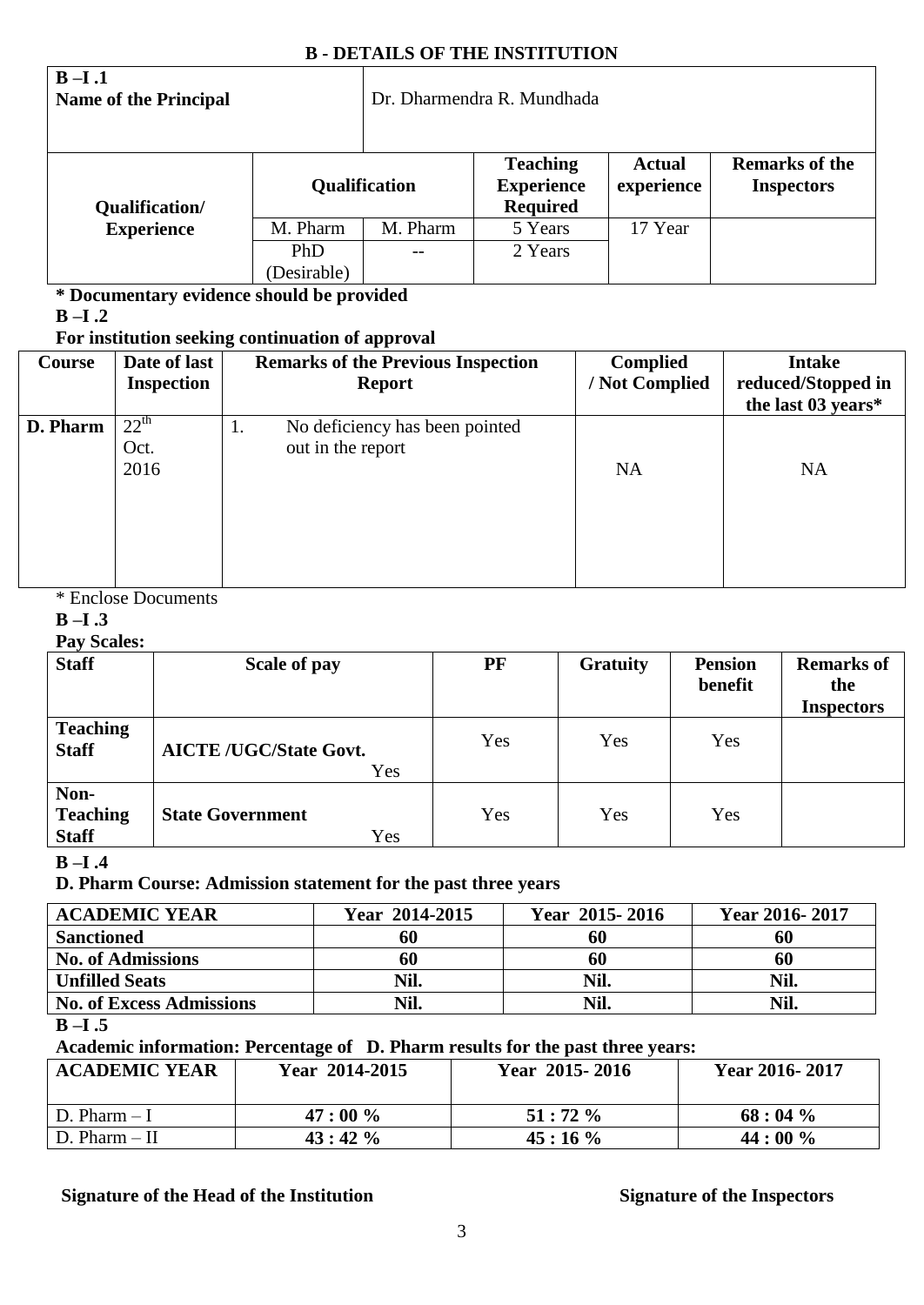#### **Co – Curricular Activities / Sports Activities**

| Whether college has NSS Unit (Yes/No)?<br>N <sub>o</sub>    | D. Pharm course is affiliated to Maharashrta |
|-------------------------------------------------------------|----------------------------------------------|
| If no give reasons                                          | state board of technical education Mumbai &  |
|                                                             | NSS is not prescribed in MSBTE curriculum    |
| NSS Programme Officer's Name                                |                                              |
| Programme conducted (mention details)                       |                                              |
| Whether students participating in University level cultural |                                              |
| activities / Co- curricular/sports activities               |                                              |
| <b>Physical Instructor</b>                                  | Available                                    |
| <b>Sports Ground</b>                                        | Individual                                   |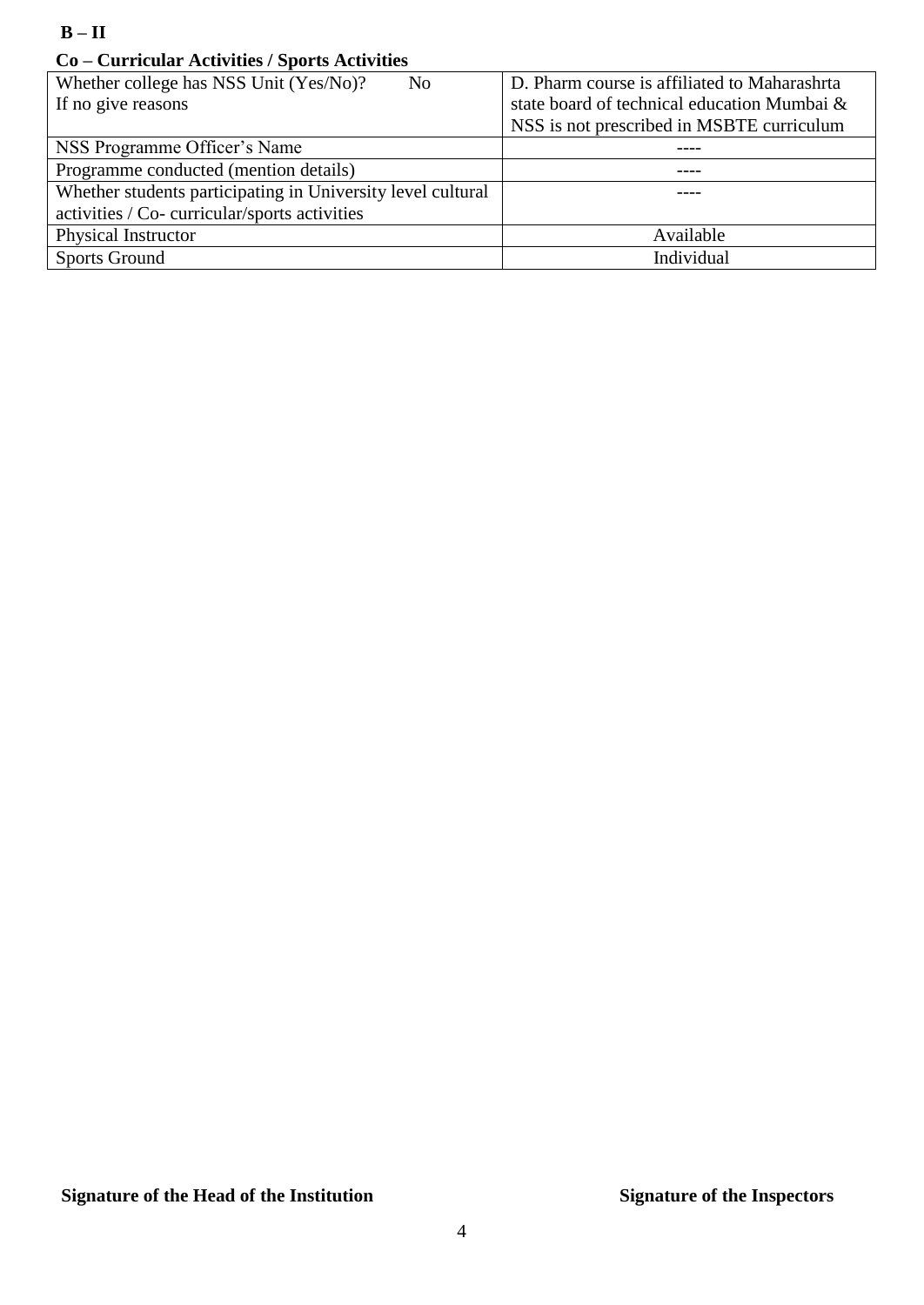### **C - FINANCIAL STATUS OF THE INSTITUTION**

#### **Audited financial Statement of Institute should be furnished**

### **C .1 Resources and funding agencies (give complete list)**

#### **C .2 Please provide following Information**

|     | <b>Receipts</b>    |               |                                    |                        | <b>Expenditure</b>    |                   | <b>Remarks</b> |
|-----|--------------------|---------------|------------------------------------|------------------------|-----------------------|-------------------|----------------|
| Sr. | <b>Particulars</b> | <b>Amount</b> | Sr.                                |                        | <b>Particulars</b>    | <b>Amount</b>     | of the         |
| No. |                    |               | No.                                |                        |                       | <b>Inspectors</b> |                |
| 1.  | <b>Grants</b>      | $- - -$       |                                    |                        |                       |                   |                |
|     | a. Government      |               | <b>CAPITAL EXPENDITURE</b>         |                        |                       |                   |                |
|     | b. Others          |               |                                    |                        |                       |                   |                |
| 2.  | <b>Tuition Fee</b> | 7990000       | 1.                                 |                        | <b>Building</b>       | 391500            |                |
|     |                    |               |                                    |                        |                       |                   |                |
|     |                    |               |                                    |                        |                       |                   |                |
| 3.  | <b>Library Fee</b> | ---           | 2.                                 |                        | <b>Equipment</b>      | 231758.06         |                |
|     |                    |               |                                    |                        |                       |                   |                |
|     |                    |               |                                    |                        |                       |                   |                |
| 4.  | <b>Sports Fee</b>  | ---           | 3.                                 | <b>Others</b>          |                       | ---               |                |
|     |                    |               |                                    |                        |                       |                   |                |
|     |                    |               |                                    |                        |                       |                   |                |
| 5.  | <b>Union Fee</b>   | ---           | <b>REVENUE EXPENDIUTRE</b>         |                        |                       |                   |                |
|     |                    |               |                                    |                        |                       |                   |                |
| 6.  | <b>Others</b>      | 1925988.58    | $\mathbf{1}$                       | <b>Salary</b>          |                       | 5509232           |                |
|     |                    |               |                                    |                        |                       |                   |                |
|     |                    |               | 2.                                 |                        | <b>MAINTENANCE</b>    |                   |                |
|     |                    |               |                                    |                        | <b>EXPENDITURE</b>    |                   |                |
|     |                    |               |                                    | $\mathbf{i}$           | <b>College</b>        | 3510137           |                |
|     |                    |               |                                    | ii.                    | <b>Others</b>         | ---               |                |
|     |                    |               | 3.                                 |                        | <b>University Fee</b> |                   |                |
|     |                    |               |                                    |                        | (If any)              |                   |                |
|     |                    |               | 4.                                 | <b>Apex Bodies Fee</b> |                       | 273360            |                |
|     |                    |               | <b>Government Fee</b><br>5.<br>--- |                        |                       |                   |                |
|     |                    |               | Deposit held by<br>6.<br>---       |                        |                       |                   |                |
|     |                    |               | the College                        |                        |                       |                   |                |
|     |                    |               | 7.                                 | <b>Others</b>          |                       | ---               |                |
|     | <b>Total</b>       | 9915988.58    | 8.                                 |                        | Misc.Expenditure      | ---               |                |
|     |                    |               |                                    |                        | <b>Total</b>          | 9915987.06        |                |
|     |                    |               |                                    |                        |                       |                   |                |

**Note: Enclose relevant documents (Enclosed Audit Statement)**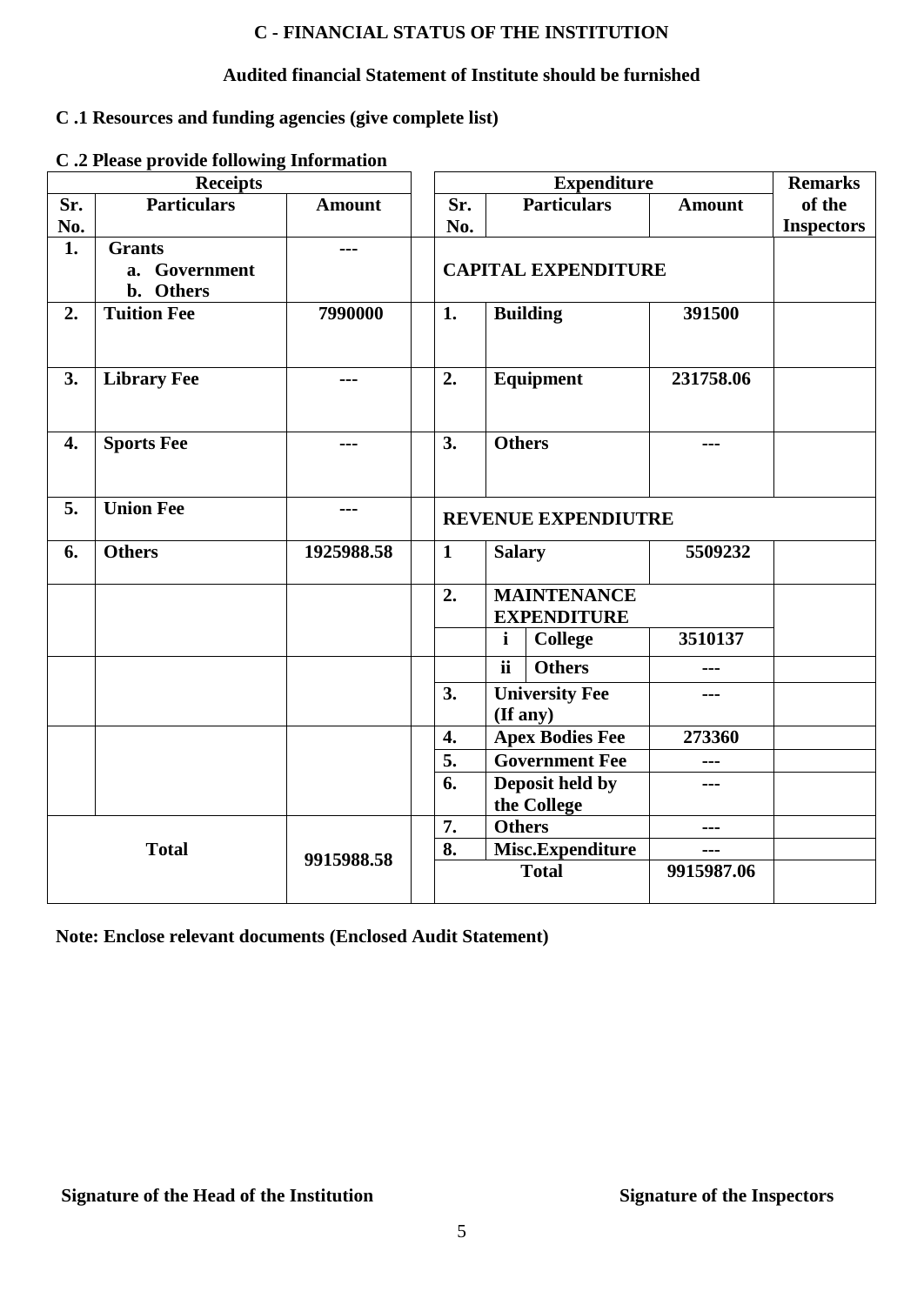#### **PART- II PHYSICAL INFRASTRUCTURE**

| 1. | a. Building                                                                                                                 | $\checkmark$ Own/Rented/Leased                                 |  |
|----|-----------------------------------------------------------------------------------------------------------------------------|----------------------------------------------------------------|--|
|    | b. Land<br>i) Leased or own                                                                                                 | Own<br>Leased                                                  |  |
|    | Sale / Agreement deed (records to be enclosed)                                                                              | <b>Enclosed/Not available</b>                                  |  |
|    | c. Building:                                                                                                                | Rented<br>Leased                                               |  |
|    | i) Leased/Rented $\dagger$ (Record to be enclosed)<br>ii) If Own (Approved Building plan $&$ sale deed to :<br>be enclosed) | <b>Enclosed/Not available</b><br><b>Enclosed/Not available</b> |  |
|    | d. Total Area of the college building in Sq.mts                                                                             | 3593.26<br>: Built up Area                                     |  |
|    |                                                                                                                             | <b>Amenities and Circulation Area</b>                          |  |
|    | <b>Class rooms:</b>                                                                                                         | 1234.42                                                        |  |

### **Total Number of Class rooms provided**

| <b>Class</b> | <b>Required</b> | <b>Available</b> | <b>Required Area</b> *<br>for each class room | <b>Available Area</b><br>in Sq. mts | <b>Remarks of</b><br>the<br><b>Inspectors</b> |
|--------------|-----------------|------------------|-----------------------------------------------|-------------------------------------|-----------------------------------------------|
| D. Pharm     |                 | 02               | $90$ Sq. mts                                  | 98.59                               |                                               |

### **(\* To accommodate 60 students)**

## **3. Laboratory requirement**

| SI.            | <b>Name of Infrastructure</b>              | <b>Requirement as per</b>       | <b>Available</b> |         | Remarks/<br><b>Deficiency</b> |
|----------------|--------------------------------------------|---------------------------------|------------------|---------|-------------------------------|
| No.            |                                            | <b>Norms</b>                    | No.              | Area in |                               |
|                |                                            |                                 |                  | Sq. mts |                               |
| $\mathbf{1}$   | Laboratory Area for D.Pharm Course         | $50$ Sq mts x n<br>$(n=05)$     | 05               | 381.28  |                               |
| $\overline{2}$ | Pharmaceutics                              | 01 Laboratory                   | 01               | 80.32   |                               |
|                | <b>Pharmaceutical Chemistry</b>            | 01 Laboratory                   | 01               | 80.32   |                               |
|                | Physiology and Pharmacology                | 01 Laboratory                   | 01               | 80.32   |                               |
|                | Biochemistry & Clinical Pathology          | 01 Laboratory                   | 01               | 80.32   |                               |
|                | Pharmacognosy                              | 01 Laboratory                   | 01               | 60.00   |                               |
|                | Total no. of Labs for D. Pharm Course      | 05 Laboratories                 | 05               |         |                               |
|                | *Animal House                              | $01(10 \text{ sq.} \text{mts})$ | $\ast$           |         |                               |
| $\overline{3}$ | Preparation Room for each lab              | 10 $Sq. mts$                    | 02               | 19.24   |                               |
|                | (One room can be shared by two labs, if it | (minimum)                       |                  | each    |                               |
|                | is in between two labs)                    |                                 |                  |         |                               |
| $\overline{4}$ | Area of the Machine Room                   | $100$ Sq mts                    | 01               | 123     |                               |
| 5              | Aseptic Room                               | 25 Sq mts                       | 01               | 25      |                               |
| 6              | Store Room-I                               | $1$ (Area 20 Sq mts)            | 01               | 20      |                               |
| $\overline{7}$ | Store Room $-$ II                          | 1 (Area 20 Sq mts)              | 01               | 20      |                               |
|                | (For Inflammable chemicals)                |                                 |                  |         |                               |

**\* Not required if computer simulated software are available (Available)**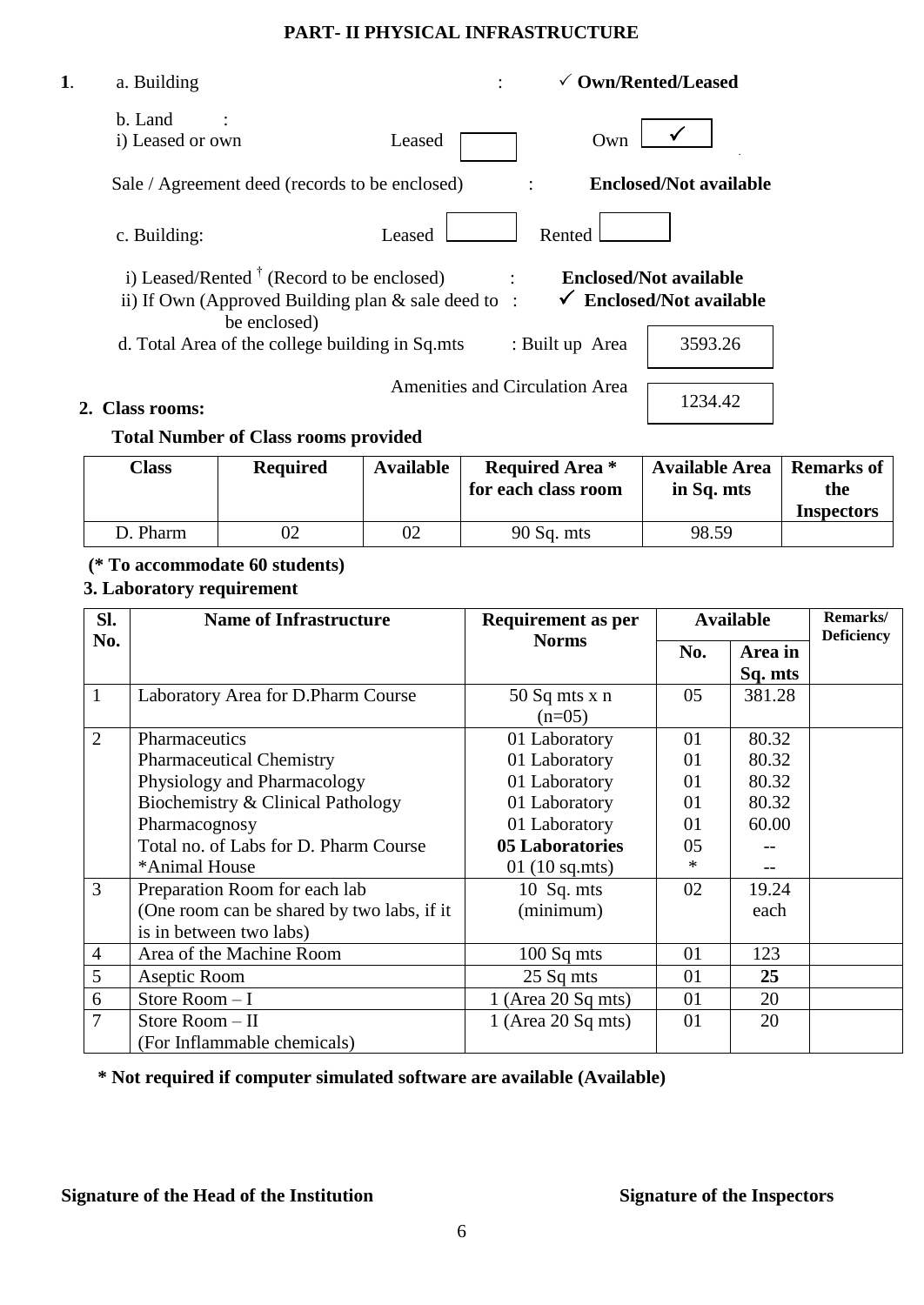#### **† The Institutions will not be permitted to run the courses in rented building on or after 31.12.2008**

- 1. All the Laboratories should be well lit & ventilated
- 2. All Laboratories should be provided with basic amenities and services like exhaust fans and fume chamber to reduce the pollution wherever necessary.
- 3. The workbenches should be smooth and easily cleanable preferably made of non-absorbent material.
- 4. The water taps should be non-leaking and directly installed on sinks Drainage should be efficient.
- 5. Balance room should be attached to the concerned laboratories.

#### **4. Administration Area:**

| Sr. | <b>Name of</b>                                          | <b>Requirement</b>        | <b>Requirement</b>                                               |     | <b>Available</b>           | <b>Remarks/</b>   |
|-----|---------------------------------------------------------|---------------------------|------------------------------------------------------------------|-----|----------------------------|-------------------|
| No. | infrastructure                                          | as per Norms<br>in number | as per Norms<br>in area                                          | No. | Area in<br>Sq. mts         | <b>Deficiency</b> |
| 1.  | Principal's Chamber                                     | 01                        | 20 Sq mts                                                        | 01  | 20                         |                   |
| 2.  | Office $-$ I Including<br><b>Confidential Room</b>      | 01                        | 40 Sq mts                                                        | 01  | 40                         |                   |
| 3.  | <b>Staff / Faculty Rooms</b><br>for D. Pharm course     | 01                        | 30 Sq mts                                                        | 01  | 35                         |                   |
| 4.  | Library with computer<br>and reprographic<br>facilities | 01                        | $100$ Sq mts                                                     | 01  | 100                        |                   |
| 5.  | Museum                                                  | 01                        | 30 Sq mts<br>(May be attached<br>to the<br>Pharmacognosy<br>Lab) | 01  | 65.40                      |                   |
| 6.  | Auditorium / Multi<br>Purpose Hall<br>(Desirable)       | 01                        | $250 - 300$<br>seating<br>capacity                               | 01  | 300<br>seating<br>capacity |                   |
| 7.  | Herbal Garden<br>(Desirable)                            | 01                        | Adequate<br>Number of<br>Medicinal<br>Plants                     | 01  | Adequate                   |                   |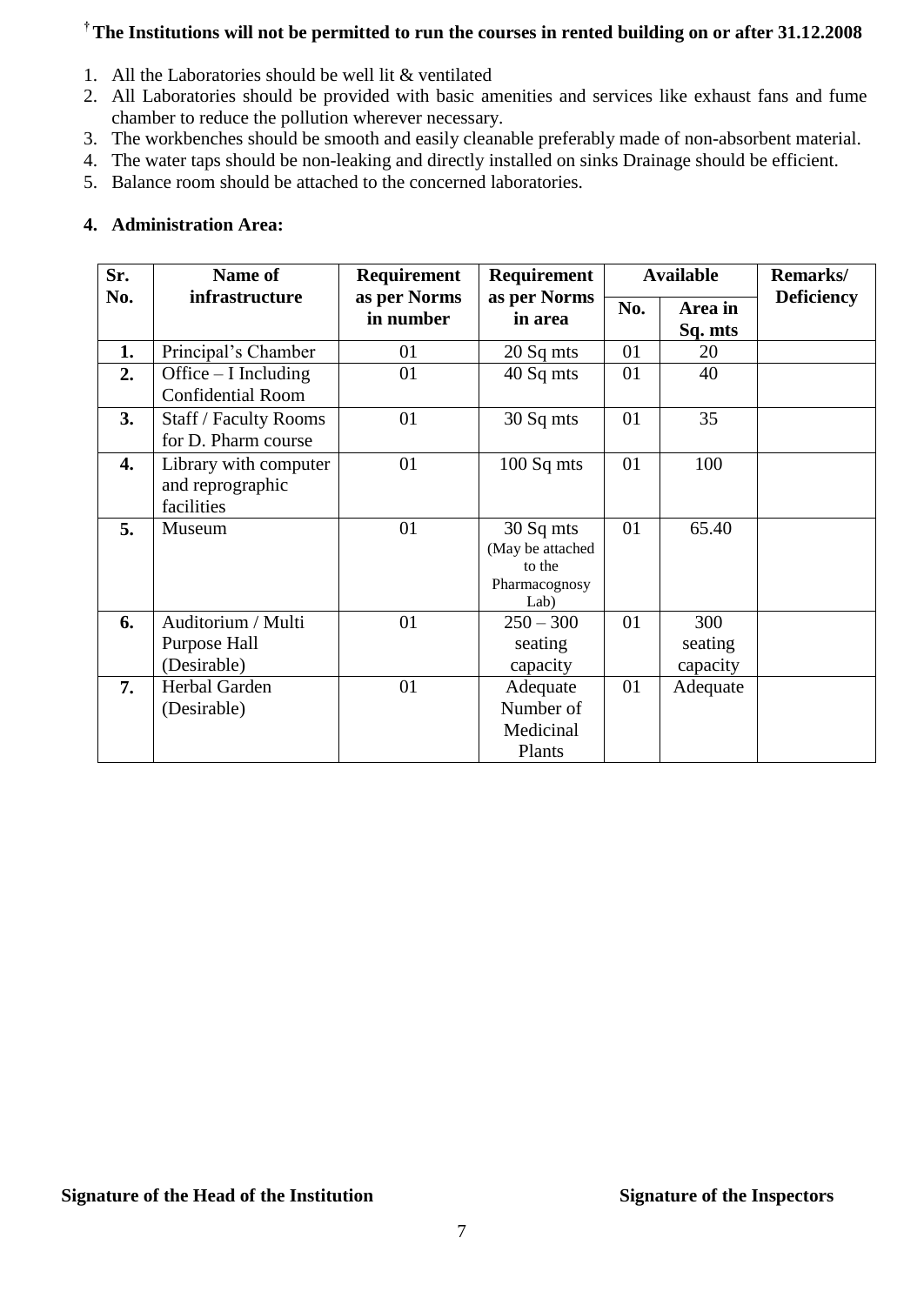# **5. Student Facilities:**

| Sr. | <b>Name of infrastructure</b>                       | <b>Requirement</b> | Requirement in                                                                | <b>Available</b> |                    | Remarks/          |
|-----|-----------------------------------------------------|--------------------|-------------------------------------------------------------------------------|------------------|--------------------|-------------------|
| No. |                                                     | in number          | area                                                                          | No.              | Area in<br>Sq. mts | <b>Deficiency</b> |
| 1.  | Girl's Common Room<br>(Essential)                   | 01                 | 40 Sq mts                                                                     | 01               | 40                 |                   |
| 2.  | Boy's Common Room<br>(Essential)                    | 01                 | 40 Sq mts                                                                     | 01               | 40                 |                   |
| 3.  | <b>Toilet Blocks for Boys</b>                       | 01                 | 25 Sq mts                                                                     | 01               | 25                 |                   |
| 4.  | <b>Toilet Blocks for Girls</b>                      | 01                 | 25 Sq mts                                                                     | 01               | 25                 |                   |
| 5.  | Canteen (Desirable)                                 | 01                 | $100$ Sq mts                                                                  | 01               | 100                |                   |
| 6.  | Drinking Water facility<br>Water Cooler (Essential) | 01                 |                                                                               | 01               |                    |                   |
| 7.  | Boy's Hostel (Desirable)                            | 01                 | 9 Sq mts / Room<br>Single occupancy                                           | 30               | 300                |                   |
| 8.  | Girl's Hostel (Desirable)                           | 01                 | 9 Sq mts / Room<br>(single occupancy)<br>20 Sq mts/room<br>(triple occupancy) | 30               | 300                |                   |
| 9.  | <b>Power Backup Provision</b><br>(Desirable)        | 01                 | Generator                                                                     | 01               |                    |                   |

## **6. Computer and other Facilities:**

| <b>Name</b>                     | <b>Required</b>        | <b>Available</b> | <b>Available</b> |          | <b>Remarks of</b> |
|---------------------------------|------------------------|------------------|------------------|----------|-------------------|
|                                 |                        |                  | No.<br>Area in   |          | the               |
|                                 |                        |                  |                  | Sq. mts  | <b>Inspectors</b> |
| Computer (latest Configuration) | 1 system for every 10  | <b>Available</b> | 20               | 60 Sq.M. |                   |
|                                 | students               |                  |                  |          |                   |
| Printers                        | 1 printer for every 10 | <b>Available</b> | 03               |          |                   |
|                                 | computers              |                  |                  |          |                   |
| Xerox Machine                   | 01                     | <b>Available</b> | 01               |          |                   |
| Multi Media Projector           | 02                     | <b>Available</b> | 02               |          |                   |

### **7. Amenities (Desirable)**

| <b>Name</b>                     | <b>Requirement as per</b> | <b>Available</b> |             | <b>Not</b>       | Remarks/          |
|---------------------------------|---------------------------|------------------|-------------|------------------|-------------------|
|                                 | <b>Norms</b> in area      | No.              | Area in Sq. | <b>Available</b> | <b>Deficiency</b> |
|                                 |                           |                  | mts         |                  |                   |
| Principal quarters              | 80 Sq. mts                |                  |             |                  |                   |
|                                 |                           |                  |             |                  |                   |
| Staff quarters                  | $6 \times 80$ Sq. mts     |                  |             |                  |                   |
| Parking Area for staff and      |                           | $\checkmark$     | 1000        |                  |                   |
| students                        |                           |                  |             |                  |                   |
| <b>Bank Extension Counter</b>   |                           | ✓                | 60          |                  |                   |
| Co operative Stores             |                           |                  | 100 each    |                  |                   |
| <b>Guest House</b>              | $80$ Sq. mts              | 02               | 200 Sq. M.  |                  |                   |
| <b>Transport Facilities for</b> |                           | $\checkmark$     |             |                  |                   |
| students                        |                           |                  |             |                  |                   |
| <b>Medical Facility</b>         |                           | ✓                |             |                  |                   |
| (First Aid)                     |                           |                  |             |                  |                   |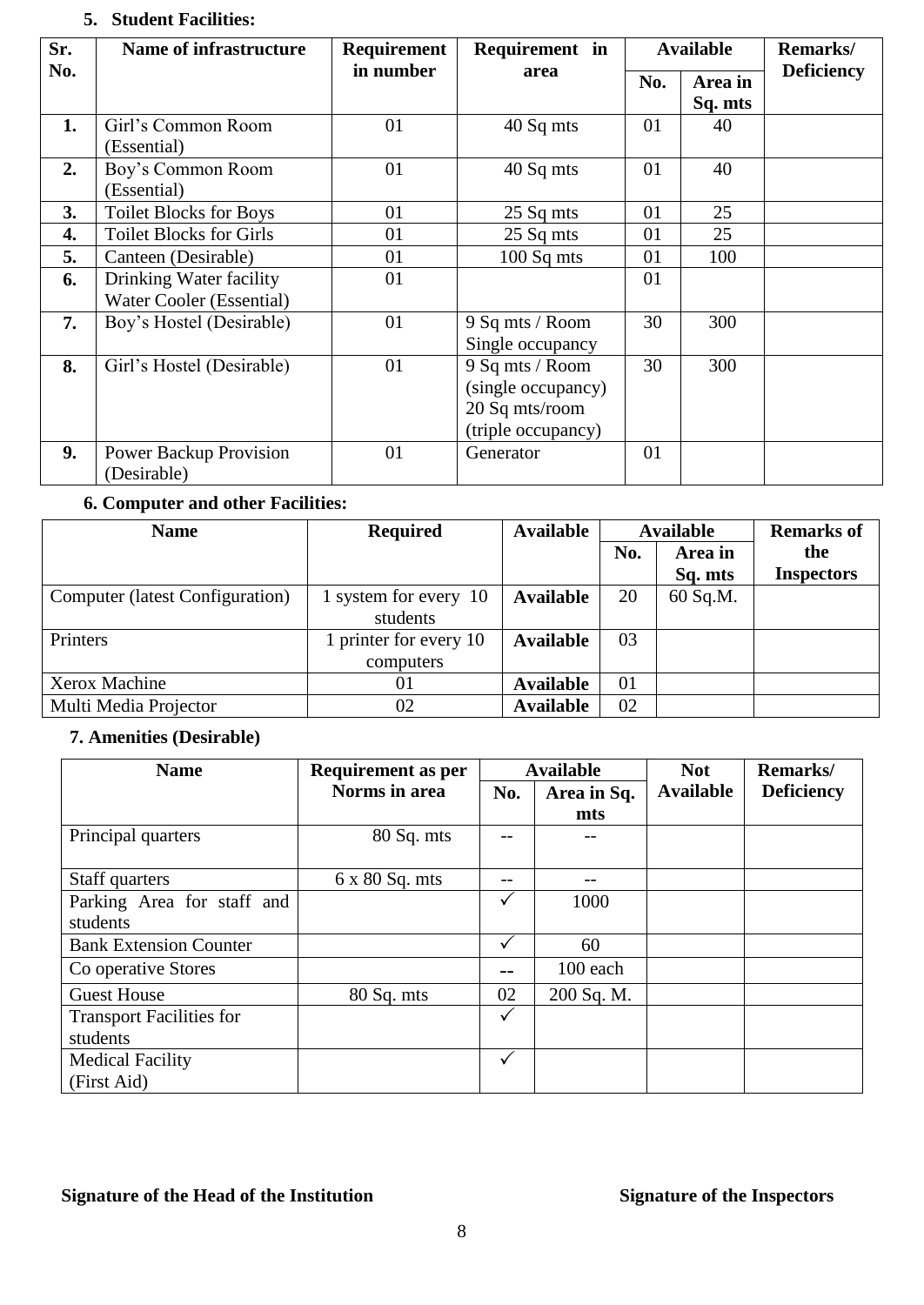#### **8. A. Library books and periodicals**

The minimum norms for the initial stock of books, yearly addition of the books and the number of journals to be subscribed are as given below:

| Sr.            | <b>Item</b>                         | <b>Titles</b> | <b>Minimum Volumes (No)</b>                                                                                                                                                                                                                                                    |               | <b>Available</b> | <b>Remarks</b>              |
|----------------|-------------------------------------|---------------|--------------------------------------------------------------------------------------------------------------------------------------------------------------------------------------------------------------------------------------------------------------------------------|---------------|------------------|-----------------------------|
| No.            |                                     | (No)          |                                                                                                                                                                                                                                                                                | <b>Titles</b> | <b>Numbers</b>   | of the<br><b>Inspectors</b> |
| $\mathbf 1$    | Number of books                     | 75            | 750 adequate coverage of a large<br>number of standard text books and<br>titles in all disciplines of pharmacy                                                                                                                                                                 | 352           | 3252             |                             |
| $\overline{2}$ | Annual addition of books            |               | 75 books<br>per year                                                                                                                                                                                                                                                           |               |                  |                             |
| 3              | Periodicals<br>Hard copies / online |               | <b>06 National Journals</b><br>Indian Journal of Pharmaceutical<br>Sciences<br>Indian Journal of Pharmaceutical<br><b>Education and Research</b><br>Journal of Hospital Pharmacy<br>Indian Journal of Pharmacology<br>CIMS, MIMS<br>Indian Journal of Experimental<br>Biology. | 06            |                  |                             |
| 4              | <b>Library Timings</b>              |               | 8: 00 am to 8: 00 p.m.                                                                                                                                                                                                                                                         |               |                  |                             |

#### **8.B. Subject wise Classification:**

| Sr. No | <b>Subject</b>                             |               | <b>Available</b> | <b>Remarks of the</b> |
|--------|--------------------------------------------|---------------|------------------|-----------------------|
|        |                                            | <b>Titles</b> | <b>Numbers</b>   | <b>Inspectors</b>     |
|        | Pharmaceutics $- I$                        | 20            | 225              |                       |
| 2      | Pharmaceutical Chemistry $-I$              | 10            | 174              |                       |
| 3      | Pharmacognosy                              | 10            | 149              |                       |
| 4      | <b>Biochemistry and Clinical Pathology</b> | 10            | 134              |                       |
| 5      | Human Anatomy and Physiology               | 10            | 95               |                       |
| 6      | Health Education and Community Pharmacy    | 10            | 104              |                       |
| 7      | Pharmaceutics $-$ II                       | 10            | 120              |                       |
| 8      | Pharmaceutical Chemistry - II              | 10            | 130              |                       |
| 9      | Pharmacology and Toxicology                | 10            | 107              |                       |
| 10     | Pharmaceutical Jurisprudence               | 10            | 82               |                       |
| 11     | Drug Store and Business Management         | 10            | 95               |                       |
| 12     | <b>Hospital and Clinical Pharmacy</b>      | 05            | 105              |                       |

#### **8.C. Library Staff:**

| Staff:             | <b>Qualification</b> | <b>Required</b> | <b>Available</b> | <b>Remarks of the</b><br><b>Inspectors</b> |
|--------------------|----------------------|-----------------|------------------|--------------------------------------------|
| Librarian          | Lib<br>B.            |                 |                  |                                            |
| Library Attendance | $10+2$ /PUC          |                 |                  |                                            |

**Note: The information provided will be assessed in giving the period of approval**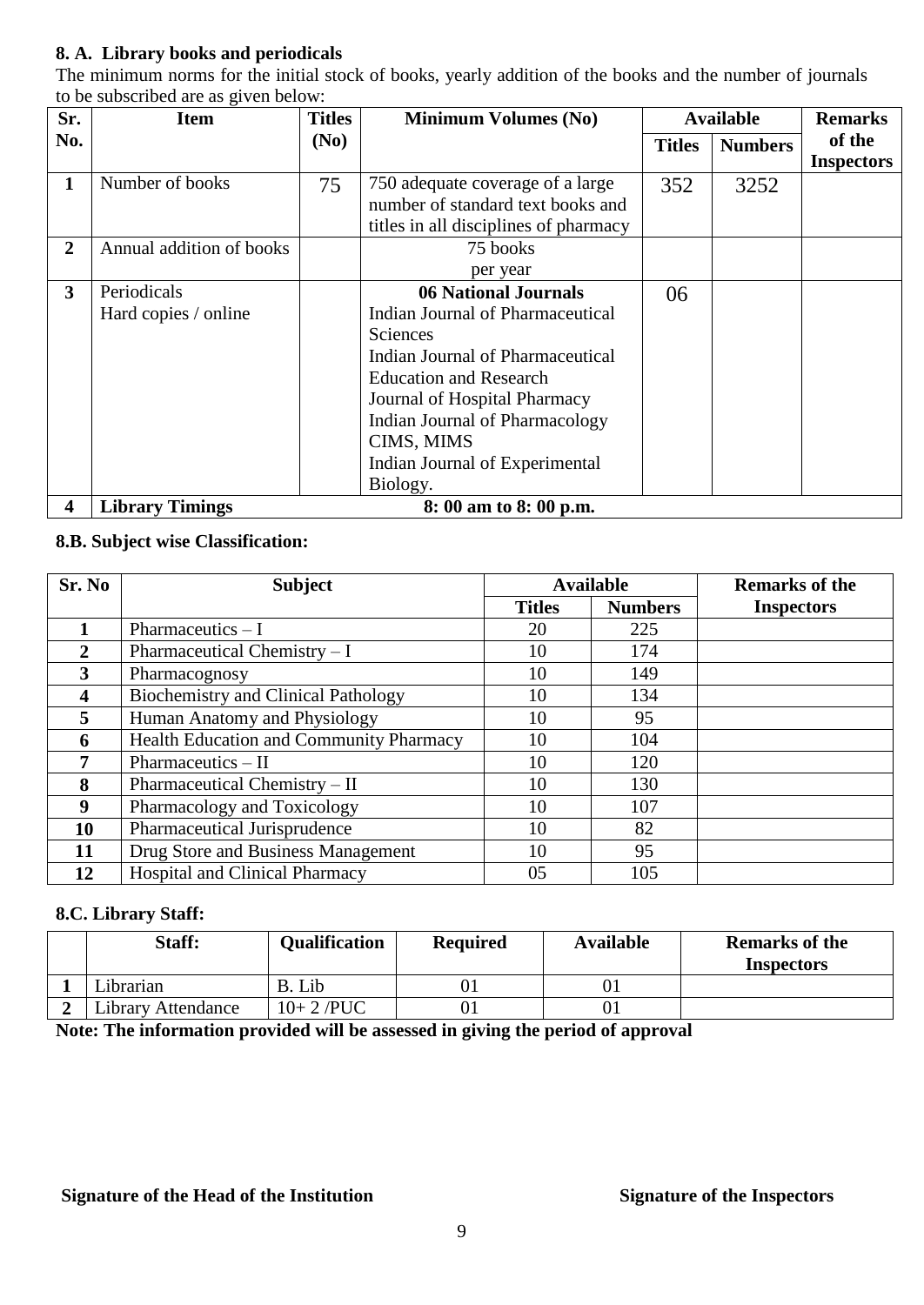#### **PART III ACADEMIC REQUIREMENTS**

### **Course Curriculum: 1. Student Staff Ratio:** Theory  $\begin{bmatrix} 60:1 \end{bmatrix}$

**Commencement Completion**

**Practicals**  $\begin{bmatrix} 20:1 \end{bmatrix}$ 

(Required ratio --- Theory  $\rightarrow 60:1$  and Practicals  $\rightarrow 20:1$ ) If more than 20 students in a batch 2 staff members to be present provided the lab is spacious

#### **2. Date of Commencement of session:**

|                                           |                | 20/06/2016         | 08/05/2016        |                |    |            |
|-------------------------------------------|----------------|--------------------|-------------------|----------------|----|------------|
| 3. Vacation:                              | <b>Summer:</b> | 45                 | <b>No of Days</b> | <b>Winter:</b> | 08 | No of Days |
| 4. Total Number of working days:          | 180            |                    |                   |                |    |            |
| <b>5. Time Table:</b>                     |                | $(Tick\checkmark)$ |                   |                |    |            |
| Time Table for I and II D. Pharm Enclosed |                |                    | Yes               |                | No |            |

### **6. Whether the prescribed numbers of classes are being conducted as per PCI norms**

|                             | <b>Theory</b>      |                  |                   | <b>Practicals</b> |                   |                | <b>Remarks of</b> |
|-----------------------------|--------------------|------------------|-------------------|-------------------|-------------------|----------------|-------------------|
|                             | <b>Prescribed</b>  | No of            | <b>Prescribed</b> | No of             | <b>Prescribed</b> | No of          | the               |
| <b>Class / Subject</b>      | <b>No of Hours</b> | <b>Hours</b>     | No. of            | <b>Hours</b>      | <b>Number of</b>  | <b>Classes</b> | <b>Inspectors</b> |
|                             |                    | <b>Conducted</b> | <b>Hours</b>      | <b>Conducted</b>  | <b>Classes</b>    | conducted      |                   |
| I D. Pharm                  |                    |                  |                   |                   |                   |                |                   |
| Pharmaceutics $-I$          | 75                 | 84               | 100               | 124               | 25                | 31             |                   |
| Pharmaceutical              | 75                 | 75               | 75                | 84                | 25                | 28             |                   |
| Chemistry $-I$              |                    |                  |                   |                   |                   |                |                   |
| Pharmacognosy               | 75                 | 86               | 75                | 87                | 25                | 29             |                   |
| Biochemistry and            | 50                 | 57               | 75                | 78                | 25                | 26             |                   |
| <b>Clinical Pathology</b>   |                    |                  |                   |                   |                   |                |                   |
| Human Anatomy and           | 75                 | 77               | 50                | 50                | 25                | 25             |                   |
| Physiology                  |                    |                  |                   |                   |                   |                |                   |
| <b>Health Education and</b> | 50                 | 50               | ----              | $--- -$           | ----              | $---$          |                   |
| <b>Community Pharmacy</b>   |                    |                  |                   |                   |                   |                |                   |
| <b>IID. Pharm</b>           |                    |                  |                   |                   |                   |                |                   |
| Pharmaceutics $-$ II        | 75                 | 96               | 100               | 148               | 25                | 37             |                   |
| Pharmaceutical              | 100                | 103              | 75                | 93                | 25                | 31             |                   |
| $Chemistry - II$            |                    |                  |                   |                   |                   |                |                   |
| Pharmacology and            | 75                 | 99               | 50                | 66                | 25                | 33             |                   |
| Toxicology                  |                    |                  |                   |                   |                   |                |                   |
| Pharmaceutical              | 50                 | 61               | ----              | $--- -$           | -----             | $- - - -$      |                   |
| Jurisprudence               |                    |                  |                   |                   |                   |                |                   |
| Drug Store and              | 75                 | 90               | ----              | ----              | ----              | ----           |                   |
| <b>Business Management</b>  |                    |                  |                   |                   |                   |                |                   |
| Hospital and Clinical       | 75                 | 98               | 50                | 66                | 25                | 33             |                   |
| Pharmacy                    |                    |                  |                   |                   |                   |                |                   |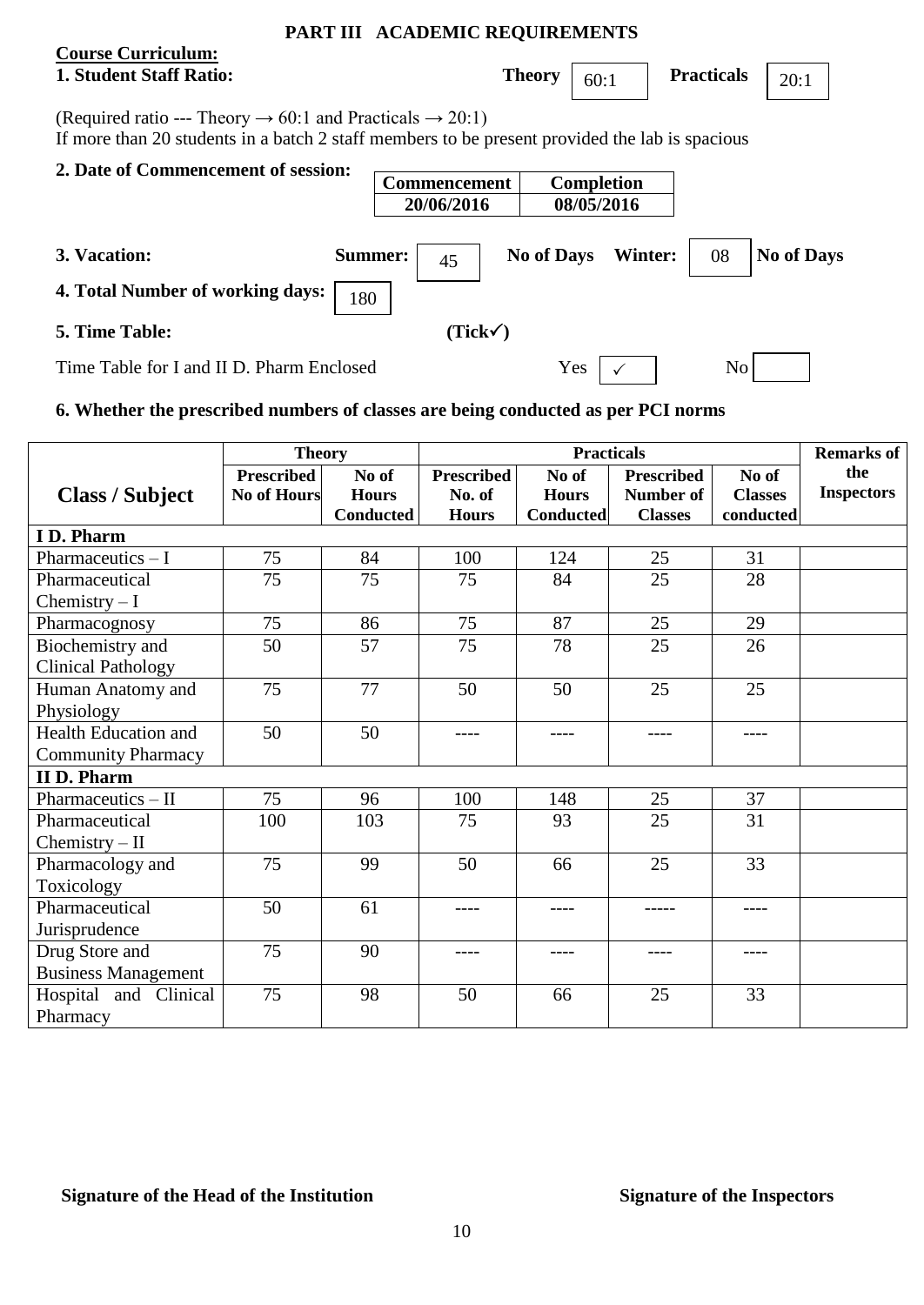**7. Whether Internal Assessments are conducted periodically as per PCI norms**  (Enclosed Time Table Copies as annexure)

| Yes                                                    |                |    |
|--------------------------------------------------------|----------------|----|
|                                                        | N <sub>0</sub> |    |
| No of Candidates   No of Candidates   No of Candidates | No of          | Rρ |

|                   |                                                                                                           |    | No. of Candidates   No. of Candidates |    | No. of Candidates |         | No. of     |         | <b>Remarks of</b> |
|-------------------|-----------------------------------------------------------------------------------------------------------|----|---------------------------------------|----|-------------------|---------|------------|---------|-------------------|
|                   | scored between<br>scored more than<br>scored between<br>$60 - 80\%$<br>$50 - 60\%$<br>80%<br><b>Class</b> |    |                                       |    |                   |         | Candidates |         | the               |
|                   |                                                                                                           |    | Less than 50%                         |    | <b>Inspectors</b> |         |            |         |                   |
|                   | Th                                                                                                        | Pr | Th                                    | Pr | Th                | Pr      | Th         | Pr      |                   |
| <b>ID. Pharm</b>  | $\qquad \qquad -$                                                                                         | 02 | 14                                    | 22 | 14                | 12      |            | 03      |                   |
| <b>IID. Pharm</b> | ---                                                                                                       | 03 | 15                                    | 16 | $- - -$           | $- - -$ | $- - -$    | $- - -$ |                   |

### **9. Workload of Faculty members for D. Pharm**

| Sr. | <b>Name of the Faculty</b>     | Subjects taught |        |    | D. Pharm |    | <b>Total work</b> | <b>Remarks of</b> |  |  |
|-----|--------------------------------|-----------------|--------|----|----------|----|-------------------|-------------------|--|--|
| No. |                                |                 | D. PhI |    | D. Ph II |    | load              | the Inspector     |  |  |
|     |                                |                 | Th     | Pr | Th       | Pr |                   |                   |  |  |
|     | <b>Enclosed as Annexure --</b> |                 |        |    |          |    |                   |                   |  |  |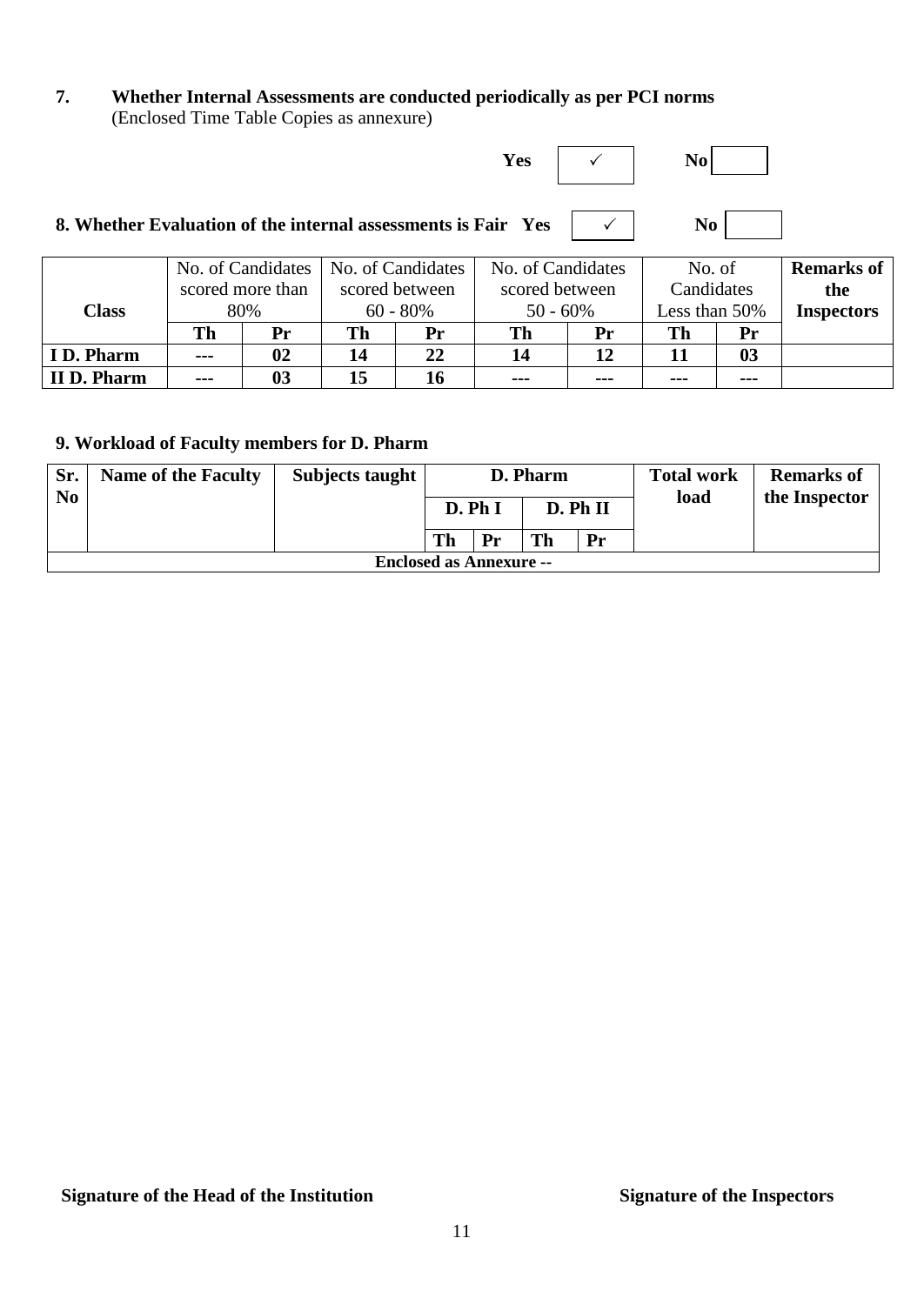#### **PART IV - PERSONNEL**

#### *TEACHING STAFF.*

#### **1. Details of Teaching Faculty for D. Pharm Course to be enclosed in the format mentioned below:**

| Sr.<br>N <sub>0</sub> | <b>Name</b>                | <b>Designation</b> | Qualific<br>ation | Date of<br><b>Joining</b> | <b>Teaching</b><br><b>Experience</b> |       | <b>State</b><br><b>Pharmacy</b> | <b>Signature of</b><br>the faculty | <b>Remarks</b><br>of the |  |  |  |
|-----------------------|----------------------------|--------------------|-------------------|---------------------------|--------------------------------------|-------|---------------------------------|------------------------------------|--------------------------|--|--|--|
|                       |                            |                    |                   |                           | After                                | After | Council                         |                                    | <b>Inspectors</b>        |  |  |  |
|                       |                            |                    |                   |                           | UG                                   | P G   | Reg No.                         |                                    |                          |  |  |  |
|                       | <b>Enclose as annexure</b> |                    |                   |                           |                                      |       |                                 |                                    |                          |  |  |  |

#### **2. Qualification and number of Staff Members Number of staff members required: 07**

| <b>Qualification</b> |          |            |                           |  |  |  |  |  |  |
|----------------------|----------|------------|---------------------------|--|--|--|--|--|--|
| <b>B.</b> Pharm      | M. Pharm | <b>PhD</b> | <b>Others - Full Time</b> |  |  |  |  |  |  |
| $\mathbf{A}$<br>V4   | 04       | Λ.<br>V1   | $\overline{\phantom{a}}$  |  |  |  |  |  |  |

#### **3. Details of Faculty Retention for:**

| <b>Name of Faculty Member</b> | <b>Period</b>           | <b>Percentage</b> |
|-------------------------------|-------------------------|-------------------|
| Dr. D. R. Mundhada            | Duration 10yrs and more |                   |
| Mr. D. S. Wanjari             |                         |                   |
| Ms. Swapnali S. Mankar        | Duration 5 yrs and more |                   |
| Ms. Amrapali J. Mhaiskar      | Duration less than 5yrs |                   |
| Ms. Neha G. Shete             |                         |                   |
| Ms. Kamini G. Awathle         |                         |                   |
| Ms. Vaishnavi Sahu            |                         |                   |

#### **4. Details of Faculty Turnover**

| <b>Name of Faculty</b><br><b>Member</b> | <b>Period</b>                       | More than<br>50% | 50% | 25% | <b>Less than</b><br>25% |
|-----------------------------------------|-------------------------------------|------------------|-----|-----|-------------------------|
|                                         | % of faculty retained in last 3 yrs |                  |     |     |                         |

#### **5. No. of Non-teaching staff available for D. Pharm course for intake of 60 Students:**

| Sr.                     | <b>Designation</b>          | <b>Required</b> | <b>Required</b>      |               | <b>Available</b>     | <b>Remarks of the</b>  |
|-------------------------|-----------------------------|-----------------|----------------------|---------------|----------------------|------------------------|
| No.                     |                             | <b>Number</b>   | <b>Qualification</b> | <b>Number</b> | <b>Qualification</b> | <b>Inspection team</b> |
| $\mathbf{1}$            | Laboratory Technician       | 02              | D. Pharm             | 02            | D. Pharm             |                        |
|                         |                             |                 |                      |               | D.M.L.T              |                        |
| $\overline{2}$          | Laboratory Assistants/      | 04              | <b>SSC</b>           | S.S.C.<br>04  |                      |                        |
|                         | Attendance                  |                 |                      |               |                      |                        |
| $\mathbf{3}$            | Office Superintendent       | 01              | Degree               | 01            | B.Com                |                        |
| $\overline{\mathbf{4}}$ | <b>Accountant cum Clark</b> | 01              | Degree               | 01            | B.Com                |                        |
| 5                       | Store keeper                | 01              | D. Pharm             | 01            | D. Pharm             |                        |
| 6                       | <b>Computer Data</b>        | 01              | $10+2$ with          | 01            | $10+2$               |                        |
|                         | Operator                    |                 | computer             |               |                      |                        |
|                         |                             |                 | training             |               |                      |                        |
| 7                       | Peon                        | 02              | <b>SSC</b>           | 02            | <b>SSLC</b>          |                        |
| 8                       | Cleaning personnel          | 04              |                      | 02            | 9 <sup>th</sup>      |                        |
| 9                       | Gardener                    | 01              |                      | 01            | 9 <sup>th</sup>      |                        |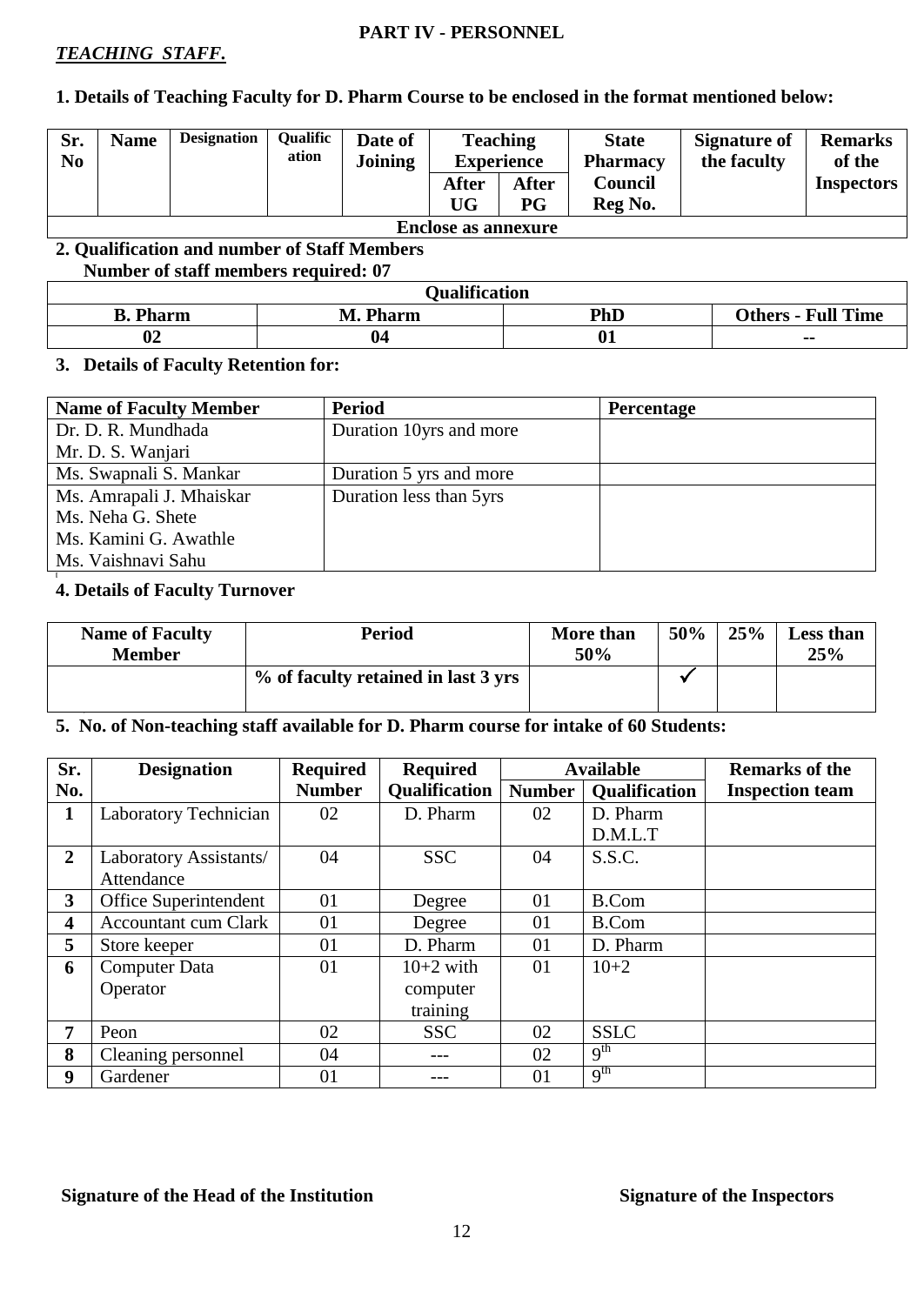**6. Scale of pay for teaching faculty (to be enclosed):**

| Sr.<br>N <sub>0</sub>      | Name | Oualification | <b>Designation</b> | <b>Basic</b><br>pay<br>Rs. | DA<br>Rs. | <b>HRA</b><br>Rs. | <b>CCA</b><br>Rs. | <b>Other</b><br>allowance<br>Rs. |  | <b>Deductions</b> |  | <b>Bank</b><br>A/C<br>N <sub>0</sub> | <b>PAN</b><br>$\bf No$ | EPF<br>A/c<br>no. | Total | <b>Signature</b> |
|----------------------------|------|---------------|--------------------|----------------------------|-----------|-------------------|-------------------|----------------------------------|--|-------------------|--|--------------------------------------|------------------------|-------------------|-------|------------------|
| <b>Enclose as annexure</b> |      |               |                    |                            |           | D T               | <b>TDS</b>        | EPF                              |  |                   |  |                                      |                        |                   |       |                  |

| 9. Scope for the promotion for faculty: Promotions | <b>Yes</b> | No             |
|----------------------------------------------------|------------|----------------|
| <b>10. Gratuity Provided</b>                       | Yes        | N <sub>0</sub> |

**11. Details of Non-teaching staff members (list to be enclosed):**

| Sr.<br>$\mathbf{N}\mathbf{0}$ | Name                       | <b>Designation</b> |  | Qualification   Date of Joining | <i>Experience</i> | <b>Signature</b> | <b>Remarks of the</b><br>Inspectors |  |  |  |  |  |
|-------------------------------|----------------------------|--------------------|--|---------------------------------|-------------------|------------------|-------------------------------------|--|--|--|--|--|
|                               | <b>Enclose as annexure</b> |                    |  |                                 |                   |                  |                                     |  |  |  |  |  |

 $\sqrt{ }$ 

 **12. Whether Supporting Staff (Technical and Administrative) are encouraged for Skill Up gradation Programs Yes/** No

 **<sup>7.</sup> Whether facilities for Research / Higher studies are provided to the faculty?** Yes (Inspectors to verify documents pertaining to the above)

 **<sup>8.</sup> Whether faculty members are allowed to attend workshops and seminars?** Yes (Inspectors to verify documents pertaining to the above)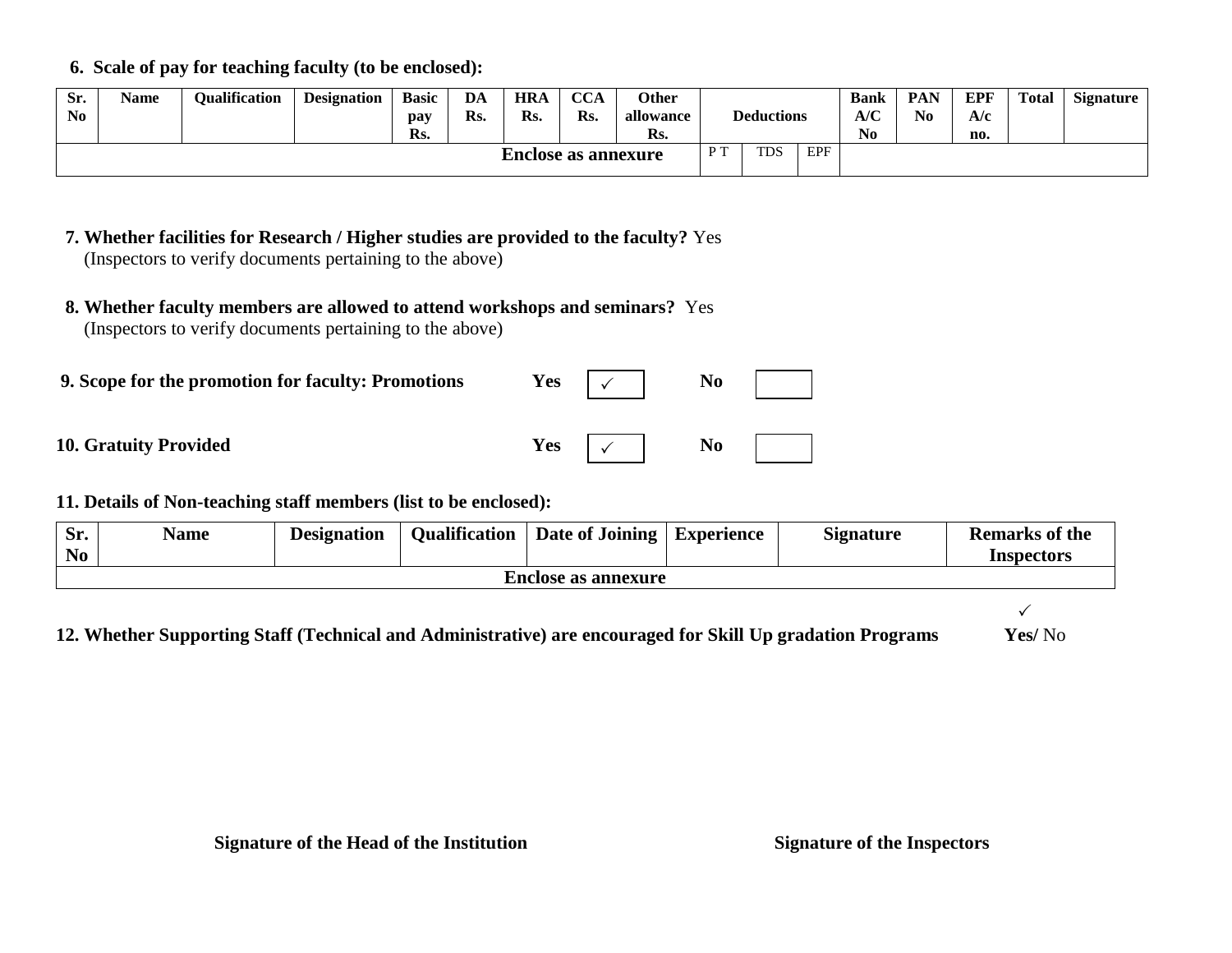#### **PART V - DOCUMENTATION**

## **Records Maintained: (Essential)**

| Sr. No | <b>Records</b>                                       | Yes       | N <sub>0</sub> | <b>Remarks of</b> |
|--------|------------------------------------------------------|-----------|----------------|-------------------|
|        |                                                      |           |                | the               |
|        |                                                      |           |                | <b>Inspectors</b> |
|        | <b>Admissions Registers</b>                          | ✓         |                |                   |
| 2.     | <b>Individual Service Register</b>                   |           |                |                   |
| 3.     | <b>Staff Attendance Registers</b>                    |           |                |                   |
| 4.     | <b>Sessional Marks Register</b>                      |           |                |                   |
| 5.     | <b>Final Marks Register</b>                          |           |                |                   |
| 6.     | <b>Student Attendance Registers</b>                  |           |                |                   |
| 7.     | Minutes of meetings- Teaching Staff                  |           |                |                   |
| 8.     | Fee paid Registers                                   |           |                |                   |
| 9.     | <b>Acquaintance Registers</b>                        |           |                |                   |
| 10.    | Accession Register for books and Journals in Library |           |                |                   |
| 11.    | Log book for chemicals and Equipment costing more    |           |                |                   |
|        | than Rupees one lakh.                                |           |                |                   |
| 12.    | <b>Job Cards for laboratories</b>                    |           |                |                   |
| 13.    | Standard Operating Procedures (SOP's) for Equipment  |           |                |                   |
| 14.    | <b>Laboratory Manuals</b>                            |           |                |                   |
| 15.    | <b>Stock Register for Equipment</b>                  |           |                |                   |
| 16.    | Animal House Records as per CPCSEA                   | <b>NA</b> |                |                   |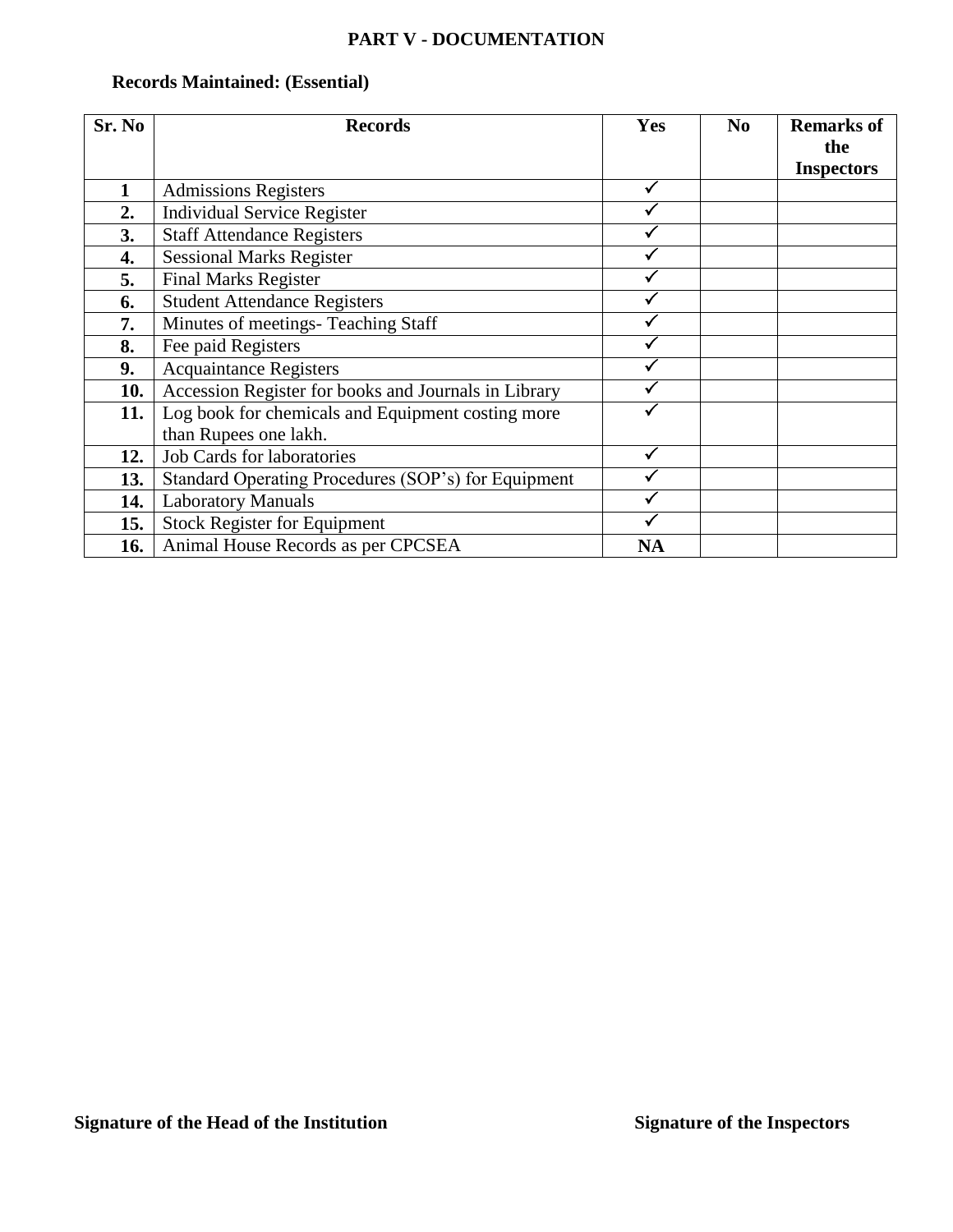#### **1. Financial Resource allocation and utilization for the past three years: (Audited Accounts for the previous year to be enclosed)**

| Sr.<br>No. | <b>Expenditure in Rs.</b><br>$2014 - 2015$ |                  |                | <b>Expenditure in Rs.</b><br>$2015 - 2016$ |                  |                | <b>Expenditure in Rs</b><br>$2016 - 2017$ |                  |                  | <b>Remarks</b><br>of the |
|------------|--------------------------------------------|------------------|----------------|--------------------------------------------|------------------|----------------|-------------------------------------------|------------------|------------------|--------------------------|
|            |                                            |                  |                |                                            |                  |                |                                           |                  |                  | Inspectors*              |
|            | <b>Total</b>                               | <b>Recurring</b> | <b>Non</b>     | <b>Total</b>                               | <b>Recurring</b> | <b>Non</b>     | Total                                     | <b>Recurring</b> | <b>Non</b>       |                          |
|            | budget                                     |                  | Recurring      | <b>Budget</b>                              |                  | Returning      | <b>Budget</b>                             |                  | <b>Returning</b> |                          |
|            | sanctioned                                 |                  |                | <b>Sanctioned</b>                          |                  |                | <b>Sanctioned</b>                         |                  |                  |                          |
|            | $1,00,00,000/$ -                           | 75,00,000/-      | $25,00,000/$ - | $1,00,000,00/$ -                           | 75,00,000/-      | $25,00,000/$ - | $1,00,000,00/$ -                          | 75,00,000/-      | $25,00,000/$ -   |                          |

**2. Total amount spent on chemicals and glassware for the past three years:**

| Sr.            |                  | <b>Expenditure in Rs.</b> |                 |                  | <b>Expenditure in Rs.</b> |                 |                  | <b>Expenditure in Rs</b> |                 |             |
|----------------|------------------|---------------------------|-----------------|------------------|---------------------------|-----------------|------------------|--------------------------|-----------------|-------------|
| No.            | $2014 - 2015$    |                           |                 | $2015 - 2016$    |                           |                 | $2016 - 2017$    |                          |                 | of the      |
|                |                  |                           |                 |                  |                           |                 |                  |                          |                 | Inspectors* |
|                | <b>Total</b>     | <b>Sanctioned</b>         | <b>Incurred</b> | <b>Total</b>     | <b>Sanctioned</b>         | <b>Incurred</b> | <b>Total</b>     | <b>Sanctioned</b>        | <b>Incurred</b> |             |
|                | budget           |                           |                 | budget           |                           |                 | budget           |                          |                 |             |
|                | allocated        |                           |                 | allocated        |                           |                 | allocated        |                          |                 |             |
|                | <b>Chemicals</b> | $1,00,000/$ -             | 98,234/-        | Chemicals        | 1500000/-                 | 162930/-        | <b>Chemicals</b> | 50000/-                  | $41461/-$       |             |
| $\overline{ }$ | <b>Glassware</b> | $1,00,000/$ -             | 1,03,796/-      | <b>Glassware</b> | 100000/-                  | 73530/-         | <b>Glassware</b> | 50000/-                  | 13979/-         |             |

**3. Total amount spent on equipments for the past three years:**

 **(Enclose purchase invoice)**

| Sr.<br>No. | <b>Expenditure in Rs.</b><br>$2014 - 2015$ |                   | <b>Expenditure in Rs.</b><br>$2015 - 2016$ |                        |                   | <b>Expenditure in Rs</b><br>$2016 - 2017$ |                        |                   | <b>Remarks</b><br>of the<br>Inspectors* |  |
|------------|--------------------------------------------|-------------------|--------------------------------------------|------------------------|-------------------|-------------------------------------------|------------------------|-------------------|-----------------------------------------|--|
|            | <b>Total</b><br>budget                     | <b>Sanctioned</b> | Incurred                                   | <b>Total</b><br>budget | <b>Sanctioned</b> | <b>Incurred</b>                           | <b>Total</b><br>budget | <b>Sanctioned</b> | <b>Incurred</b>                         |  |
|            | allocated                                  |                   |                                            | allocated              |                   |                                           | allocated              |                   |                                         |  |
|            | Equipment                                  | $.00,000/-$       | $1,13,270/-$                               | Equipment              | $50,000/-$        | NIL.                                      | Equipment              | $50,000/-$        | Nil                                     |  |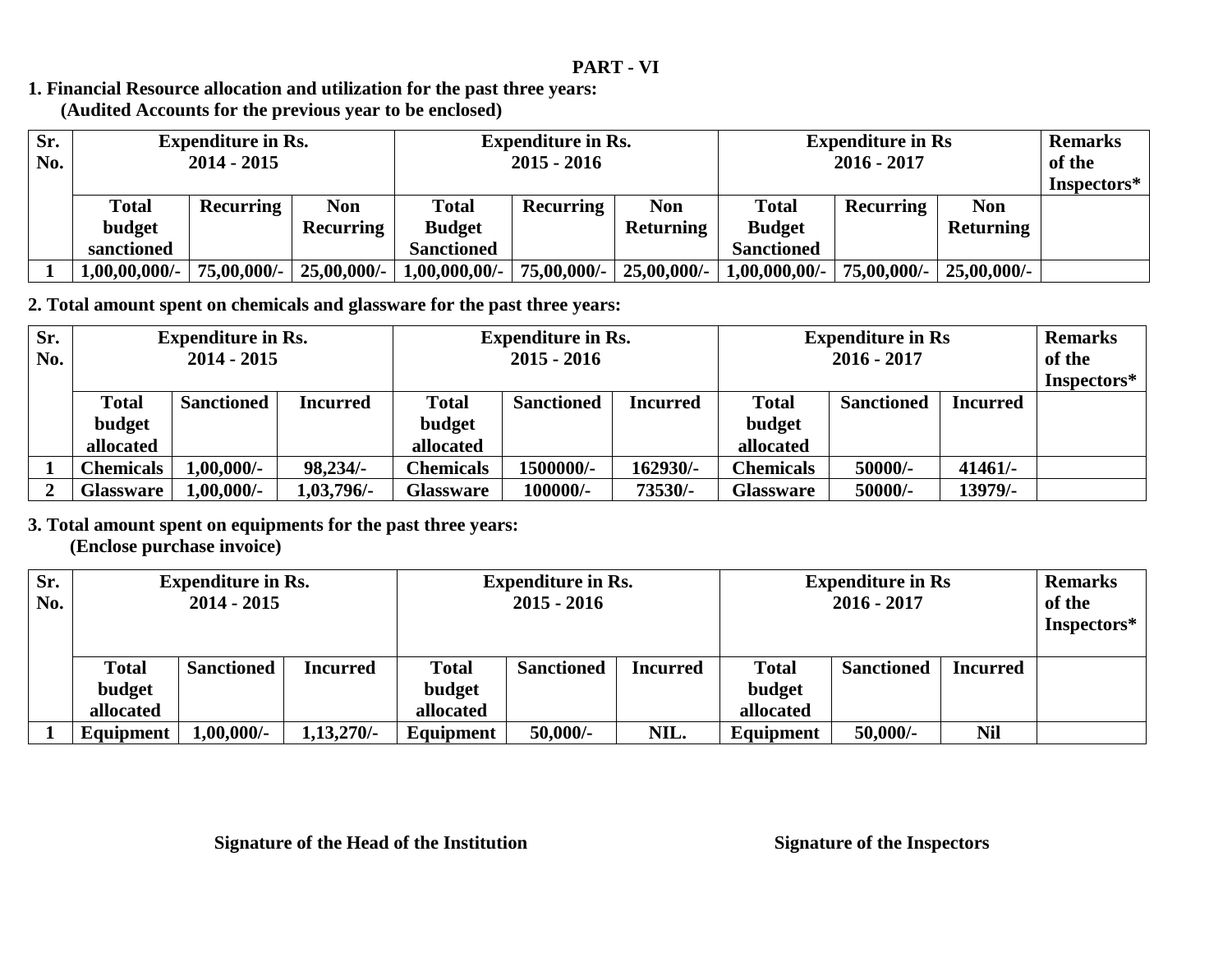**4. Total amount spent on Books and Journals for the past three years:**

| Sr.<br>No. | <b>Expenditure in Rs.</b><br>$2014 - 2015$ |                   | <b>Expenditure in Rs.</b><br>$2015 - 2016$ |              | <b>Expenditure in Rs</b><br>$2016 - 2017$ |                 |                 | <b>Remarks</b><br>of the |          |             |
|------------|--------------------------------------------|-------------------|--------------------------------------------|--------------|-------------------------------------------|-----------------|-----------------|--------------------------|----------|-------------|
|            |                                            |                   |                                            |              |                                           |                 |                 |                          |          | Inspectors* |
|            | <b>Total</b>                               | <b>Sanctioned</b> | Incurred                                   | <b>Total</b> | <b>Sanctioned</b>                         | <b>Incurred</b> | <b>Total</b>    | <b>Sanctioned</b>        | Incurred |             |
|            | budget                                     |                   |                                            | budget       |                                           |                 | budget          |                          |          |             |
|            | allocated                                  |                   |                                            | allocated    |                                           |                 | allocated       |                          |          |             |
|            | <b>Books</b>                               | $15,000/-$        | 15,000/-                                   | <b>Books</b> | 15000/-                                   | 7000/-          | <b>Books</b>    | 15000/-                  | $7000/-$ |             |
|            | Journals                                   | $7,000/$ -        | $7,000/$ -                                 | Journals     | 10000/-                                   | 7000/-          | <b>Journals</b> | 10000/-                  | 7000/-   |             |

**\*Last three years including this academic year till the date of inspection**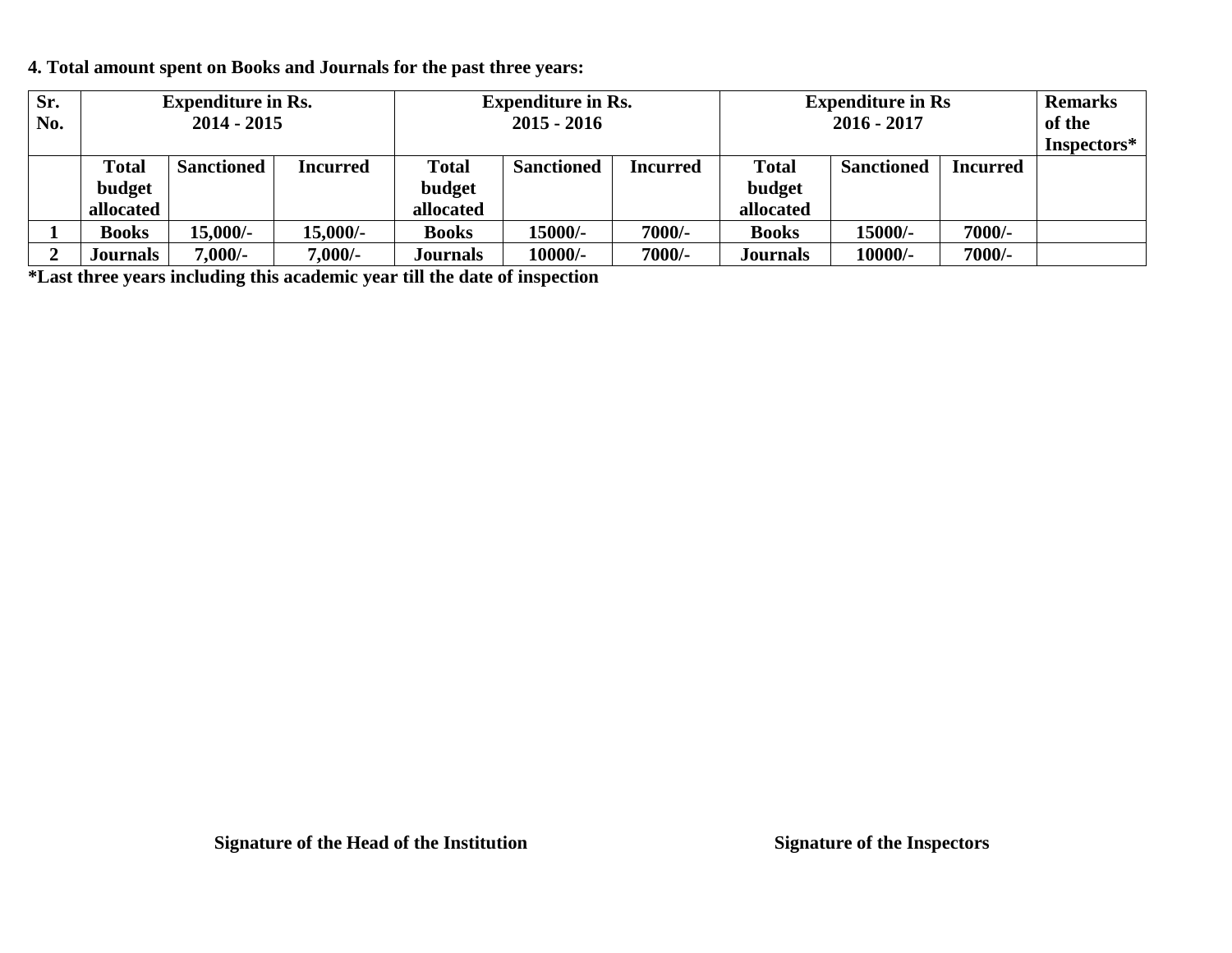### **PART VII – EQUIPMENT AND APPARATUS Department wise List of Minimum equipments required for D. Pharm**

#### **PHARMACEUTICS**

#### **Equipment:**

| Sr.                      | <b>Name</b>                                             | <b>Minimum</b> | <b>Available Nos.</b> | <b>Working</b> | <b>Remarks of the</b> |
|--------------------------|---------------------------------------------------------|----------------|-----------------------|----------------|-----------------------|
| No.                      |                                                         | required Nos.  |                       | Yes / No       | <b>Inspectors</b>     |
| $\mathbf{1}$             | <b>Continuous Hot Extraction Equipment</b>              | 05             | 05                    |                |                       |
| $\overline{2}$           | <b>Conical Percolator</b>                               | 05             | 05                    |                |                       |
| 3                        | <b>Tincture Press</b>                                   | 01             | 01                    |                |                       |
| $\overline{\mathcal{A}}$ | Hand Grinding Mill                                      | 01             | 01                    |                |                       |
| 5                        | Disintegrator                                           | 01             | 01                    |                |                       |
| 6                        | Ball mill                                               | 01             | 01                    |                |                       |
| 7                        | Hand operated Tablet machine                            | 01             | 01                    |                |                       |
| 8                        | Tablet Coating Pan unit with hot air blower             | 01             | 01                    |                |                       |
|                          | laboratory size                                         |                |                       |                |                       |
| 9                        | Polishing pan laboratory size                           | 01             | 01                    |                |                       |
| 10                       | Monsanto's hardness tester                              | 01             | 01                    |                |                       |
| 11                       | Pfizer type hardness tester                             | 01             | 01                    |                |                       |
| 12                       | Tablet disintegration test apparatus IP                 | 01             | 01                    |                |                       |
| 13                       | Tablet dissolution test apparatus IP                    | 01             | 01                    |                |                       |
| 14                       | Granulating sieve set                                   | 10             | 10                    |                |                       |
| 15                       | Tablet counter $-$ small size                           | 05             | 05                    |                |                       |
| 16                       | Friability tester                                       | 01             | 01                    |                |                       |
| 17                       | Collapsible tube - Filling and sealing equipment        | 01             | 01                    |                |                       |
| 18                       | $\overline{\text{Capsul}}$ e filling machine - Lab size | 01             | 01                    |                |                       |
| 19                       | Digital balance                                         | 01             | 01                    |                |                       |
| 20                       | Distillation unit for distilled water                   | 02             | 02                    |                |                       |
| 21                       | Deionization unit                                       | 01             | 01                    |                |                       |
| 22                       | Glass distillation unit for water for injection         | 01             | 01                    |                |                       |
| 23                       | Ampoule washing machine                                 | 01             | 01                    |                |                       |
| 24                       | Ampoule filling and sealing machine                     | 01             | 01                    |                |                       |
| 25                       | Sintered glass filters for bacterial proof filtration   | Adequate       | Adequate (20)         |                |                       |
|                          | (four different grades)                                 |                |                       |                |                       |
| 26                       | Millipore filter (3 grades)                             | Adequate       | Adequate (03)         |                |                       |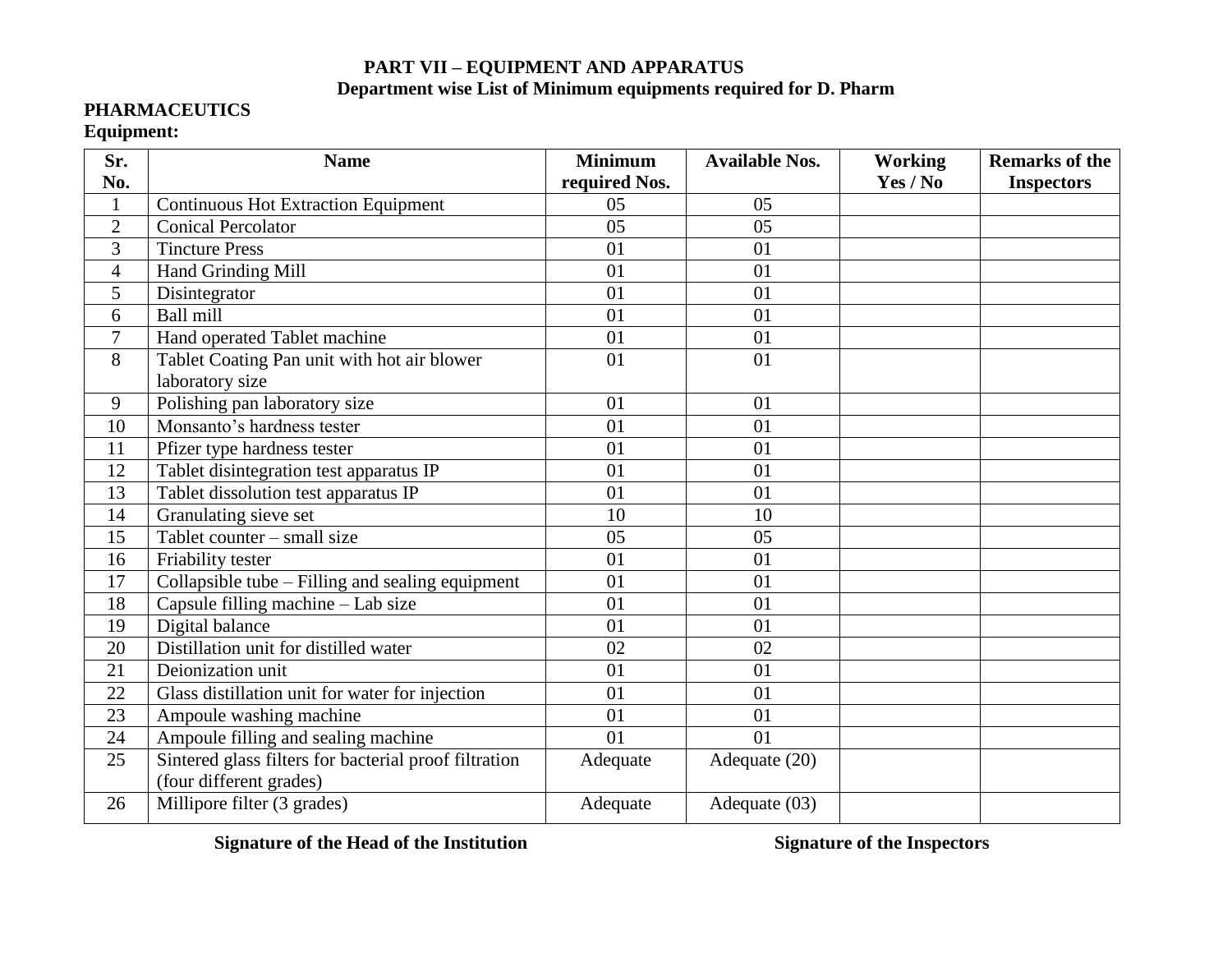| 27 | Autoclave                            | 01       | 01            |  |
|----|--------------------------------------|----------|---------------|--|
| 28 | Hot air sterilizer                   | 01       | 01            |  |
| 29 | Incubator                            | 01       | 01            |  |
| 30 | Aseptic cabinet                      | 01       | 01            |  |
| 31 | Ampoule clarity test equipment       | 01       | 01            |  |
| 32 | Blender                              | 01       | 01            |  |
| 33 | Sieves set (Pharmacopoeial standard) | 02       | 02            |  |
| 34 | Lab Centrifuge                       | 01       | 01            |  |
| 35 | Ointment slab                        | Adequate | Adequate (40) |  |
| 36 | Ointment spatula                     | Adequate | Adequate (40) |  |
| 37 | Pestle and mortar porcelain          | Adequate | Adequate (40) |  |
| 38 | Pestle and mortar glass              | Adequate | Adequate (10) |  |
| 39 | Suppository moulds of three sizes    | Adequate | Adequate (20) |  |
| 40 | Refrigerator                         | 01       | 01            |  |

**NOTE: Adequate numbers of glassware commonly used in the laboratory should be provided in each laboratory and the department.**

#### **PHARMACEUTICAL CHEMISTRY Equipment:**

| Sr. No. | <b>Name</b>               | <b>Minimum</b> | <b>Available Nos.</b> | <b>Working</b> | <b>Remarks of the</b> |
|---------|---------------------------|----------------|-----------------------|----------------|-----------------------|
|         |                           | required Nos.  |                       | Yes / No       | <b>Inspectors</b>     |
|         | Refractometer             | 01             | 01                    |                |                       |
|         | Polarimeter               | 01             | 01                    |                |                       |
|         | Photoelectric colorimeter | 01             | 01                    |                |                       |
|         | pH meter                  | 01             | 01                    |                |                       |
|         | Atomic model set          | 02             | 02                    |                |                       |
|         | Electronic balance        | 01             | 01                    |                |                       |
|         | Periodic table chart      | Adequate       | Adequate              |                |                       |

**NOTE: Adequate numbers of glassware commonly used in the laboratory should be provided in each laboratory and the department.**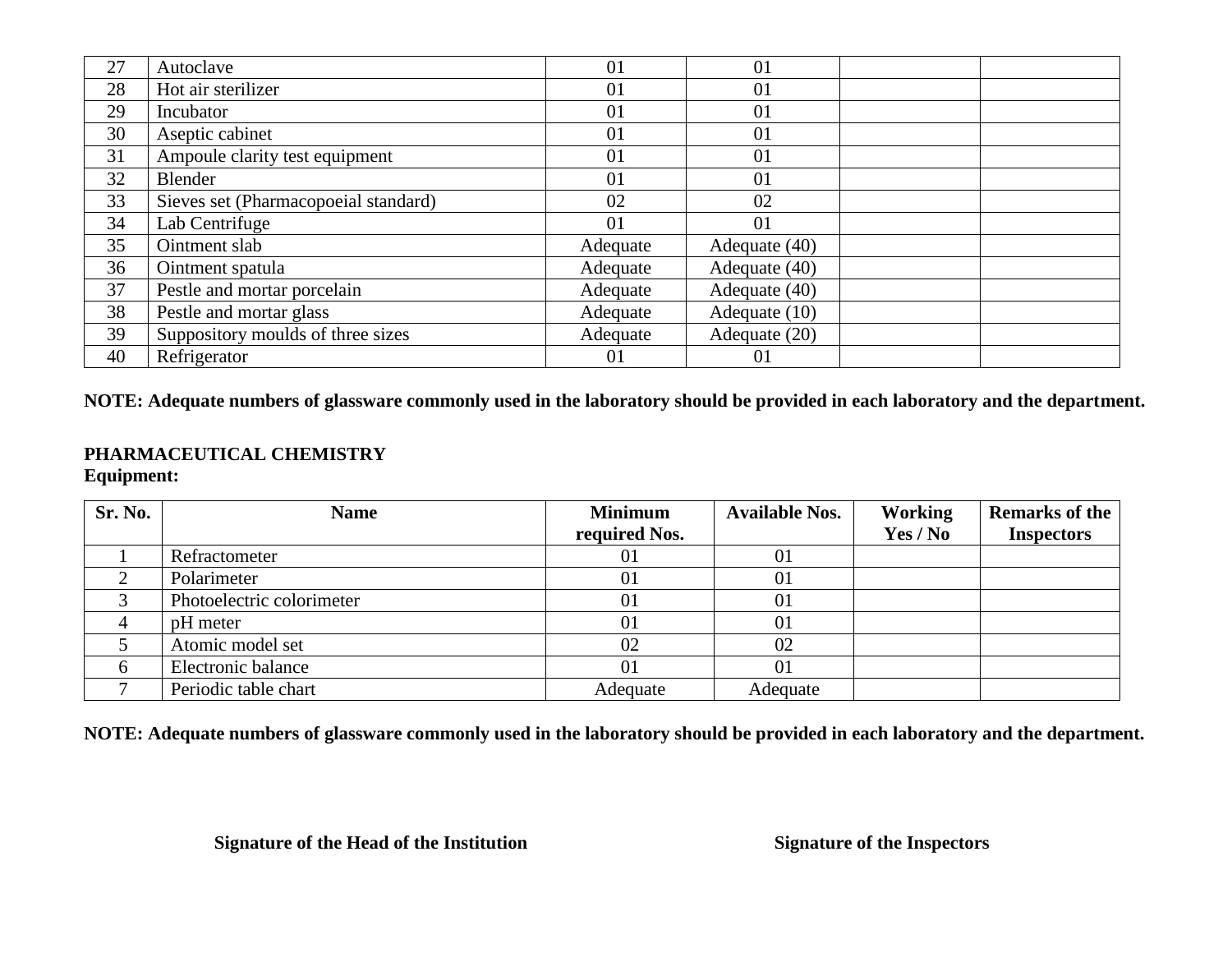### **PHYSIOLOGY & PHARMACOLOGY LABORATORY**

## **Equipment:**

| Sr. No.        | <b>Name</b>                               | <b>Minimum</b>          | <b>Available Nos.</b>    | <b>Working</b> | <b>Remarks of the</b> |
|----------------|-------------------------------------------|-------------------------|--------------------------|----------------|-----------------------|
|                |                                           | required Nos.           |                          | Yes / No       | <b>Inspectors</b>     |
| $\mathbf{1}$   | Haemoglobinometer                         | 20                      | 20                       |                |                       |
| $\overline{2}$ | Haemocytometer                            | 10                      | 10                       |                |                       |
| 3              | Student's organ bath                      |                         |                          |                |                       |
| $\overline{4}$ | Sherington's rotating drum                |                         |                          |                |                       |
| 5              | Frog board                                | Adequate                | Adequate                 |                |                       |
| 6              | Tray (dissecting)                         | Adequate                | Adequate                 |                |                       |
| 7              | Frontal writing lever                     | Adequate                | Adequate                 |                |                       |
| 8              | Aeration tube                             | Adequate                | Adequate                 |                |                       |
| 9              | Telethermometer                           |                         |                          |                |                       |
| 10             | Pole climbing apparatus                   |                         |                          |                |                       |
| 11             | Histamine chamber                         |                         |                          |                |                       |
| 12             | Simple lever                              | Adequate                | Adequate                 |                |                       |
| 13             | Staring heart lever                       | Adequate                | Adequate                 |                |                       |
| 14             | Aerator                                   | Adequate                | Adequate                 |                |                       |
| 15             | <b>Histological Slides</b>                | Adequate                | Adequate                 |                |                       |
| 16             | Sphygmomanometer (B.P. apparatus)         |                         | 5                        |                |                       |
| 17             | Stethoscope                               | $\overline{\mathbf{5}}$ | $\overline{\phantom{0}}$ |                |                       |
| 18             | First aid equipment                       | Adequate                | Adequate                 |                |                       |
| 19             | Contraceptive device                      | Adequate                | Adequate                 |                |                       |
| 20             | Dissecting (surgical) instruments         | Adequate                | Adequate                 |                |                       |
| 21             | <b>Balance for weighing small Animals</b> |                         |                          |                |                       |
| 22             | Kymograph paper                           | Adequate                | Adequate                 |                |                       |
| 23             | Actophotometer                            |                         |                          |                |                       |
| 24             | Analgesiometer                            |                         |                          |                |                       |
| 25             | Thermometer                               | Adequate                | Adequate                 |                |                       |
| 26             | Plastic animal cage                       | Adequate                | Adequate                 |                |                       |
| 27             | Double unit organ bath with thermostat    |                         |                          |                |                       |
| 28             | Refrigerator                              |                         |                          |                |                       |
| 29             | Single pan balance                        |                         |                          |                |                       |
| 30             | Charts                                    | Adequate                | Adequate                 |                |                       |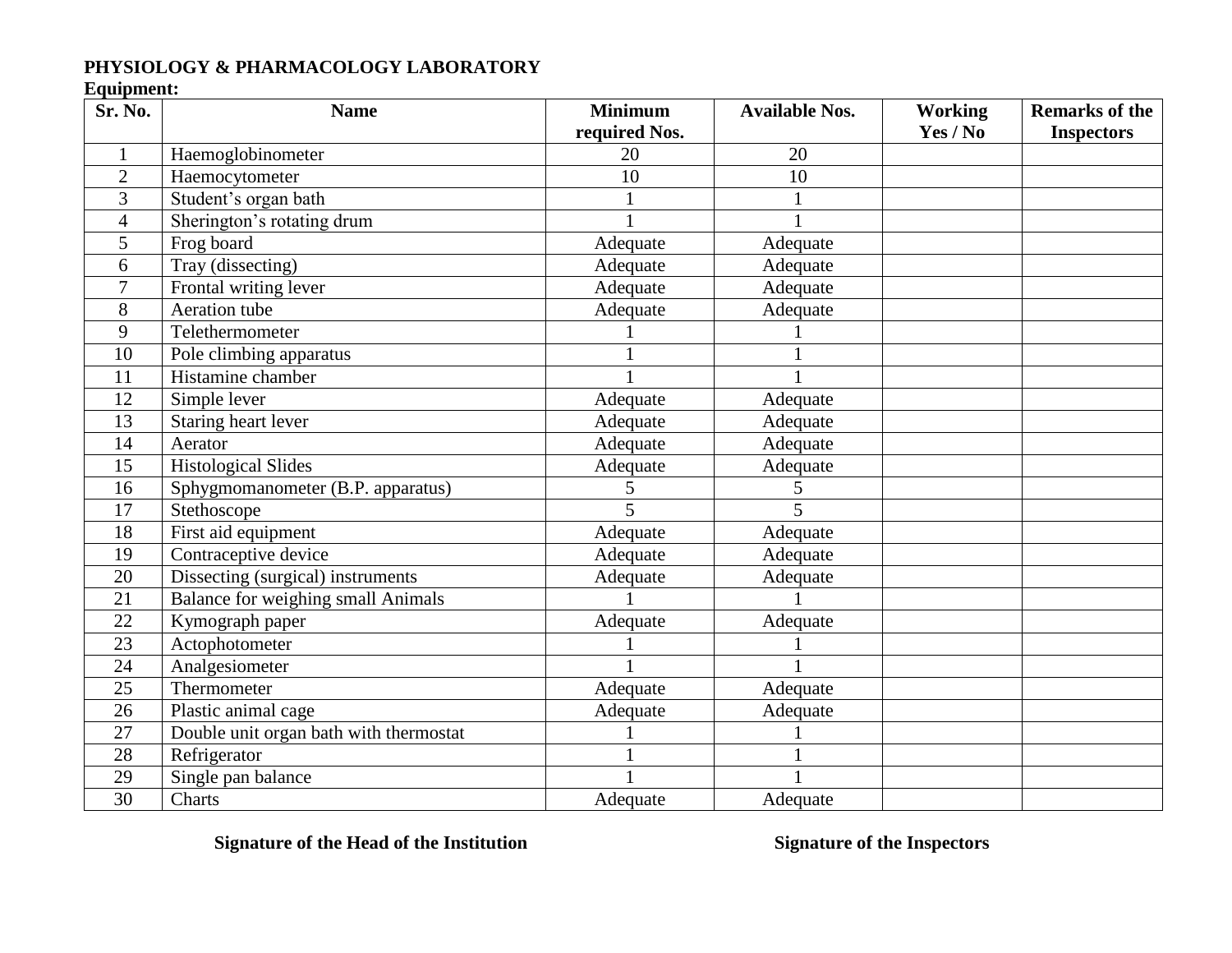| 31 | Human skeleton                                      |          |          |  |
|----|-----------------------------------------------------|----------|----------|--|
| 32 | Anatomical specimen                                 | set      | set      |  |
|    | (Heart, brain, eye, ear, reproductive system etc.,) |          |          |  |
| 33 | Electro-convulsiometer                              |          |          |  |
| 34 | Stop watch                                          | Adequate | Adequate |  |
| 35 | Clamp, boss heads, screw clips                      | Adequate | Adequate |  |
| 36 | Syme's Cannula                                      | Adequate | Adequate |  |

**NOTE: Adequate numbers of glassware commonly used in the laboratory should be provided in each laboratory and the department.**

### **PHARMCOGNOSY LABORATORY**

#### **Equipment:**

| Sr. No. | <b>Name</b>              | <b>Minimum</b><br>required Nos. | <b>Available Nos.</b> | <b>Working</b><br>Yes / No | <b>Remarks of the</b><br><b>Inspectors</b> |
|---------|--------------------------|---------------------------------|-----------------------|----------------------------|--------------------------------------------|
|         | Projection Microscope    |                                 | 01                    |                            |                                            |
|         | Charts (different types) | Adequate                        | Adequate              |                            |                                            |
|         | Models (different types) | Adequate                        | Adequate              |                            |                                            |
|         | <b>Permanent Slides</b>  | Adequate                        | Adequate              |                            |                                            |
|         | Slides and Cover Slips   | Adequate                        | Adequate              |                            |                                            |

**NOTE: Adequate numbers of glassware commonly used in the laboratory should be provided in each laboratory and the department.**

### **PHARMACY PRACTICE LABORATORY**

**Equipment:**

| Sr. No. | <b>Name</b>                                      | <b>Minimum</b> | <b>Available Nos.</b> | Working  | <b>Remarks of the</b> |
|---------|--------------------------------------------------|----------------|-----------------------|----------|-----------------------|
|         |                                                  | required Nos.  |                       | Yes / No | <b>Inspectors</b>     |
|         | Colorimeter                                      |                |                       |          |                       |
|         | Microscope                                       | Adequate       | Adequate              |          |                       |
| 3       | Permanent slides (skin, kidney, pancreas,        | Adequate       | Adequate              |          |                       |
|         | smooth muscle, liver etc.,                       |                |                       |          |                       |
|         | Watch glass                                      | Adequate       | Adequate              |          |                       |
|         | Centrifuge                                       |                |                       |          |                       |
| 6       | Biochemical reagents for analysis of normal      | Adequate       | Adequate              |          |                       |
|         | and pathological constituents in urine and blood |                |                       |          |                       |
|         | facilities                                       |                |                       |          |                       |
|         | Filtration equipment                             |                |                       |          |                       |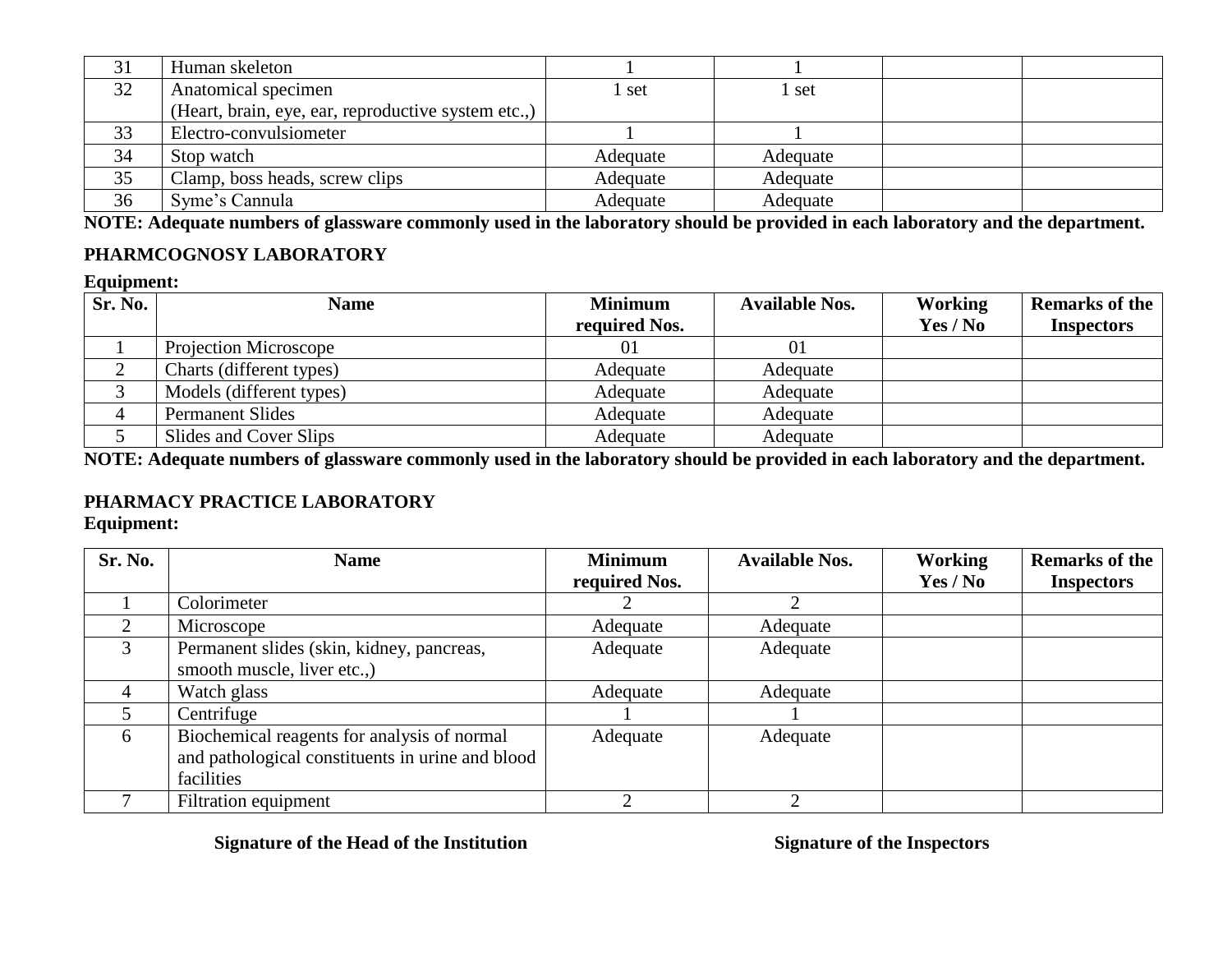| 8  | <b>Filling Machine</b>                                          |          |          |  |
|----|-----------------------------------------------------------------|----------|----------|--|
| 9  | <b>Sealing Machine</b>                                          |          |          |  |
| 10 | Autoclave sterilizer                                            |          |          |  |
| 11 | Membrane filter                                                 | 1 Unit   | 1 Unit   |  |
| 12 | Sintered glass funnel with complete filtering<br>assemble       | Adequate | Adequate |  |
| 13 | Small disposable membrane filter for IV<br>admixture filtration | Adequate | Adequate |  |
| 14 | Laminar air flow bench                                          |          |          |  |
| 15 | Vacuum pump                                                     |          |          |  |
| 16 | Oven                                                            |          |          |  |
| 17 | Surgical dressing                                               | Adequate | Adequate |  |
| 18 | Incubator                                                       |          |          |  |
| 19 | PH meter                                                        |          |          |  |
| 20 | Disintegration test apparatus                                   |          |          |  |
| 21 | Hardness tester                                                 |          |          |  |
| 22 | Centrifuge                                                      |          |          |  |
| 23 | Magnetic stirrer                                                |          |          |  |
| 24 | Thermostatic bath                                               |          |          |  |

**NOTE: Adequate numbers of glassware commonly used in the laboratory should be provided in each laboratory and the department.**

**Museum: Every Institution shall maintain a museum of crude drugs, herbarium sheets, botanical specimens of the drugs, and plants, mentioned in the course in addition the following are recommended.**

- **1. Colored slides of medicine plants.**
- **2. Display of popular patent medicines, and**
- **3. Containers of common usage in medicines.**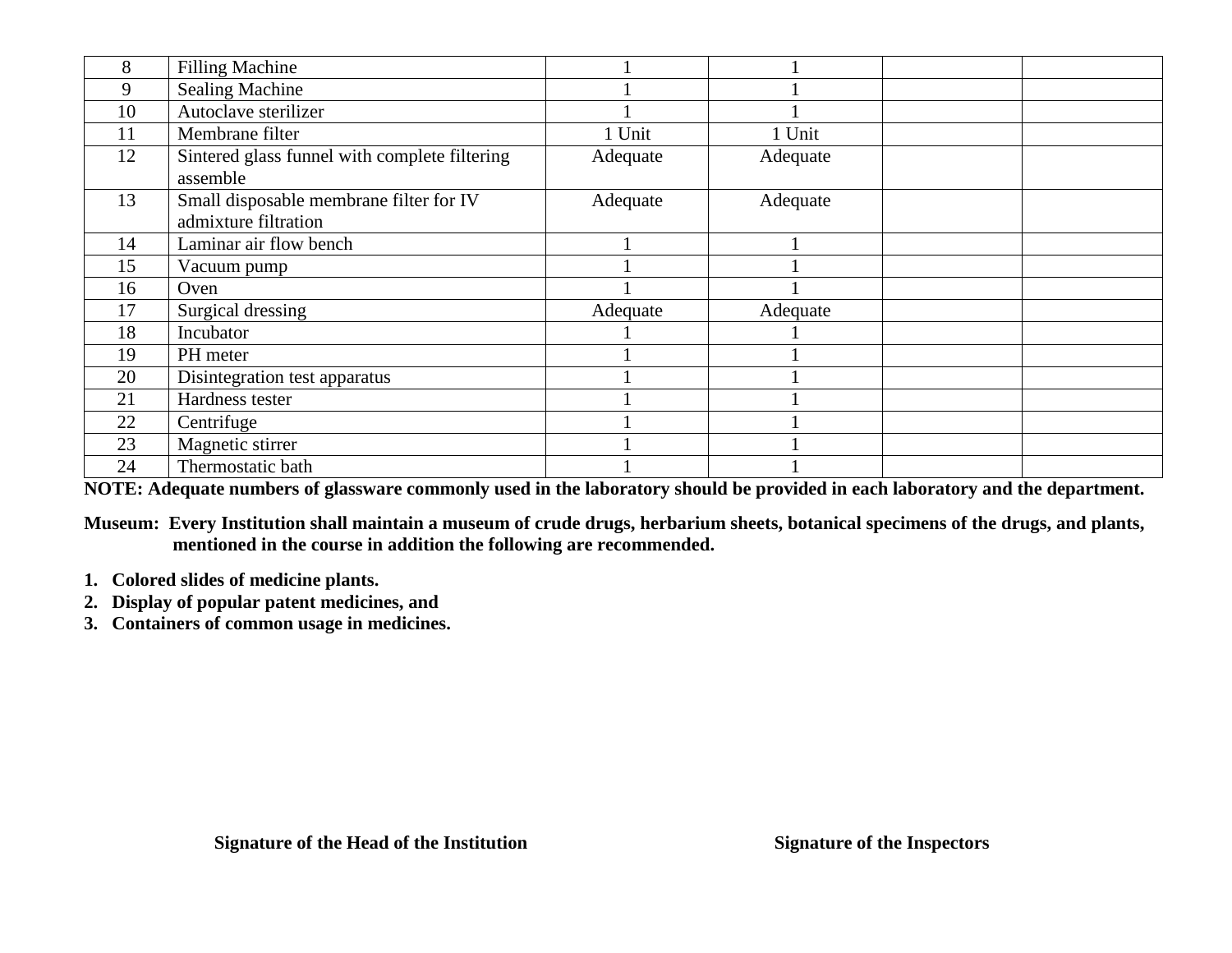**Compliance of the last recommendations by Inspectors** 

**Specific observations if not complied**

|                                 | ı. |
|---------------------------------|----|
| <b>Signature of Inspectors:</b> | ∸∙ |

**Note:** 

- **1. The Inspection Team is instructed to physically verify the details and records filled up by the college in the application form submitted by the college, which is with you now and record the observations, opinions and recommendations in clear and explicit terms.**
- **2. The team is requested to record their comments only after physical verification of records and details.**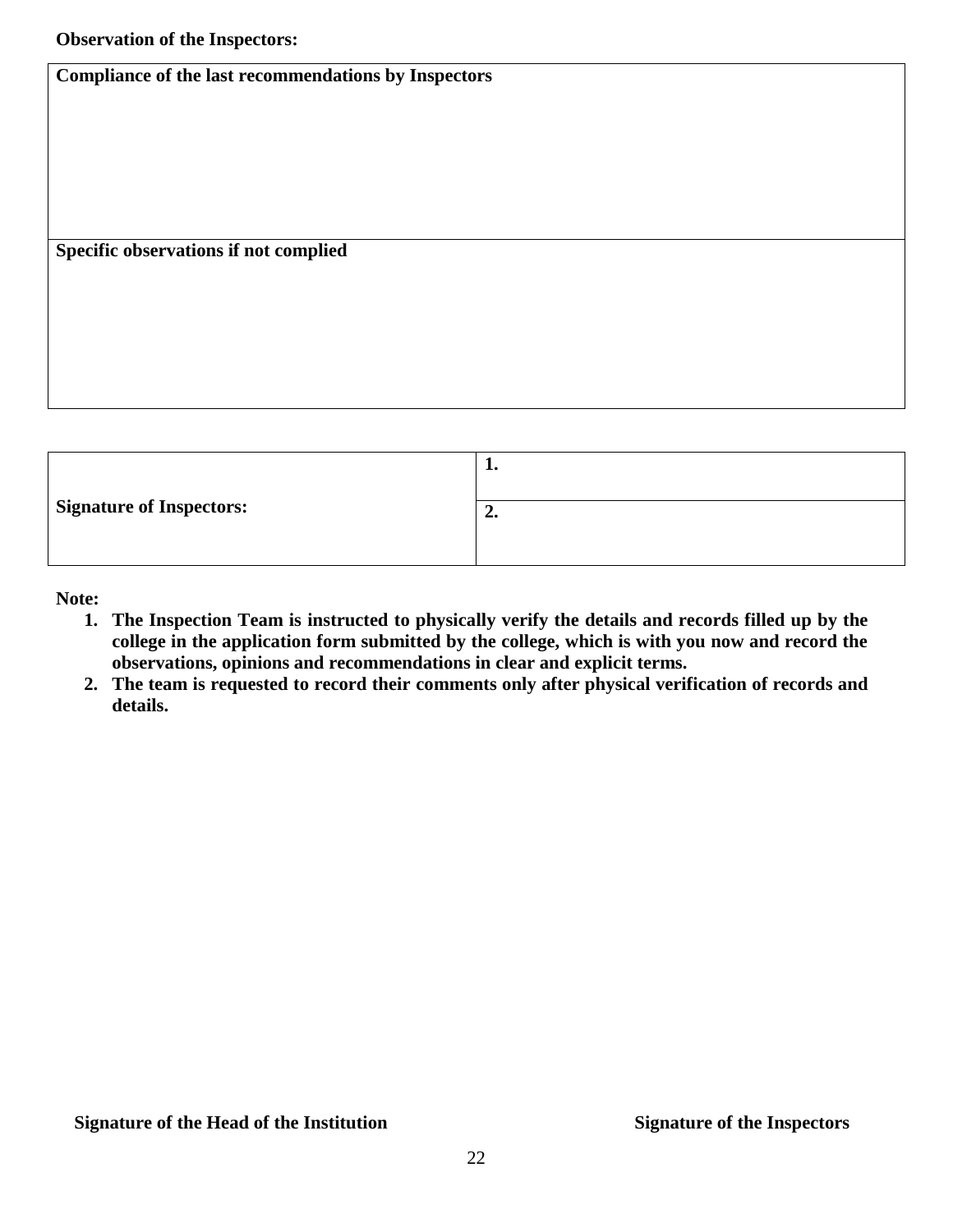# **PHARMACY COUNCIL OF INDIA** STAFF DECLARATION FORM

From

Teacher's Name: Dharmendra Ramgopalji Mundhada………………………………………………… (as on university Degree certificate)

Photograph

Recent Passport size photo of the Employee Signed by Dean / Principal of the College.

Date of Birth & Age : 11/01/1974

| Qualification     | College &       | Year | <b>Registration No.</b> | <b>Name of the State</b> |
|-------------------|-----------------|------|-------------------------|--------------------------|
|                   | University      |      | with State              | <b>Pharmacy Council</b>  |
|                   |                 |      | <b>Pharmacy Council</b> |                          |
| <b>B.</b> Pharm   | I.P.E.R. Wardha | 1997 | 33429                   | Maharashtra              |
|                   |                 |      |                         |                          |
|                   | R.T.M.N.U.      |      |                         |                          |
|                   |                 |      |                         |                          |
| M. Pharm          | Department of   | 1998 |                         |                          |
|                   |                 |      |                         |                          |
|                   | Pharmacy,       |      |                         |                          |
|                   |                 |      |                         |                          |
|                   | <b>RTMNU</b>    |      |                         |                          |
|                   |                 |      |                         |                          |
| (Ph. D.) / others |                 |      |                         |                          |
|                   |                 |      |                         |                          |
|                   |                 |      |                         |                          |
|                   |                 |      |                         |                          |

### **Copies of Registration Certificate and University degree/PG/Ph.D. be attached**.

| <b>Present Designation:</b> | Principal                               |
|-----------------------------|-----------------------------------------|
| Department:                 | Diploma in Pharmacy                     |
| College:                    | Agnihotri Institute of Pharmacy, Wardha |
| City:                       | Wardha                                  |
| Nature of appointment:      | Permanent                               |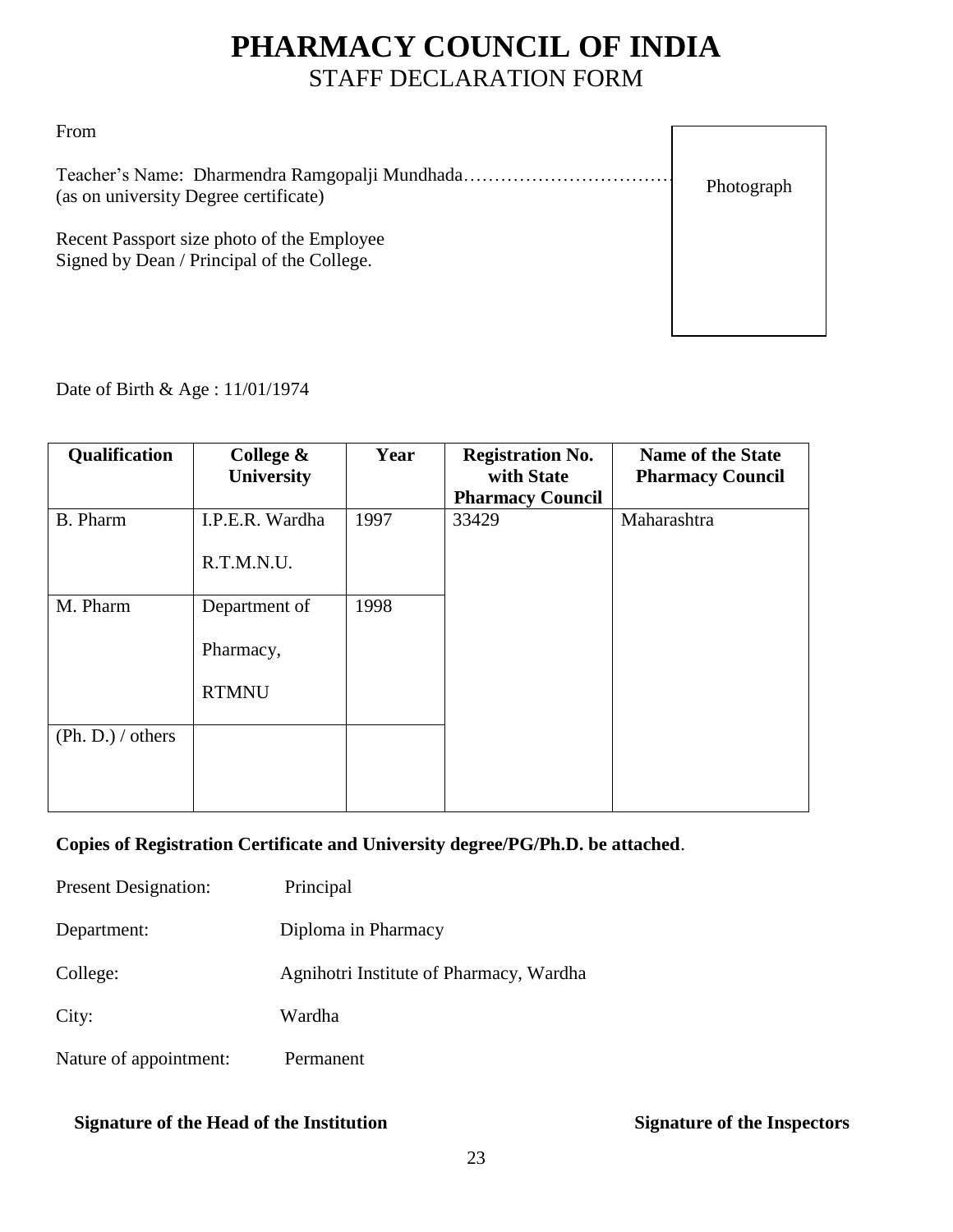Whether belongs to: Others

Permanent Residential

Address of employee: Near Lonare Hospital, Malgujaripura, Wardha

**Copy of Passport / Voter Card/Ration Card/PAN No./Electricity Bill/ Driving License Attached as a Proof of residence.**

Phone & Fax Number Office : 07152-252536 Fax No. : 07152-232548 With Code

Residence : 07152-248968

E-mail address: Mundhada@yahoo.com

Date of joining present institution: 01/06/2005 As a Principal

(Designation)

Details of the previous appointments/teaching experience

| <b>Position</b> | <b>Name of Institution</b>         | From        | <b>To</b> | <b>Total Experience</b> |
|-----------------|------------------------------------|-------------|-----------|-------------------------|
|                 |                                    |             |           | in years                |
| Lecturer        | <b>Institute of Pharmaceutical</b> | 4 Aug. 1999 | 30/5/2005 | 5 Years 9 months        |
|                 | <b>Education and Research</b>      |             |           |                         |
|                 | Centre Wardha                      |             |           |                         |
| Reader/         |                                    |             |           |                         |
| Assistant       |                                    |             |           |                         |
| Professor       |                                    |             |           |                         |
| Principal       |                                    |             |           |                         |
|                 |                                    |             |           |                         |
|                 |                                    |             |           |                         |

- 1) Before joining present institution I was working at IPER Wardha and relieved on 30/5/2005 after resigning **(Relieving order is enclosed from the previous institution).**
- 2) I am not working in any other Pharmacy College/Medical College/Dental College/Industry/Community Pharmacy/Hospital Pharmacy /Govt. Service/any other service in the State or outside the State in any Capacity full – time/part – time other than the above.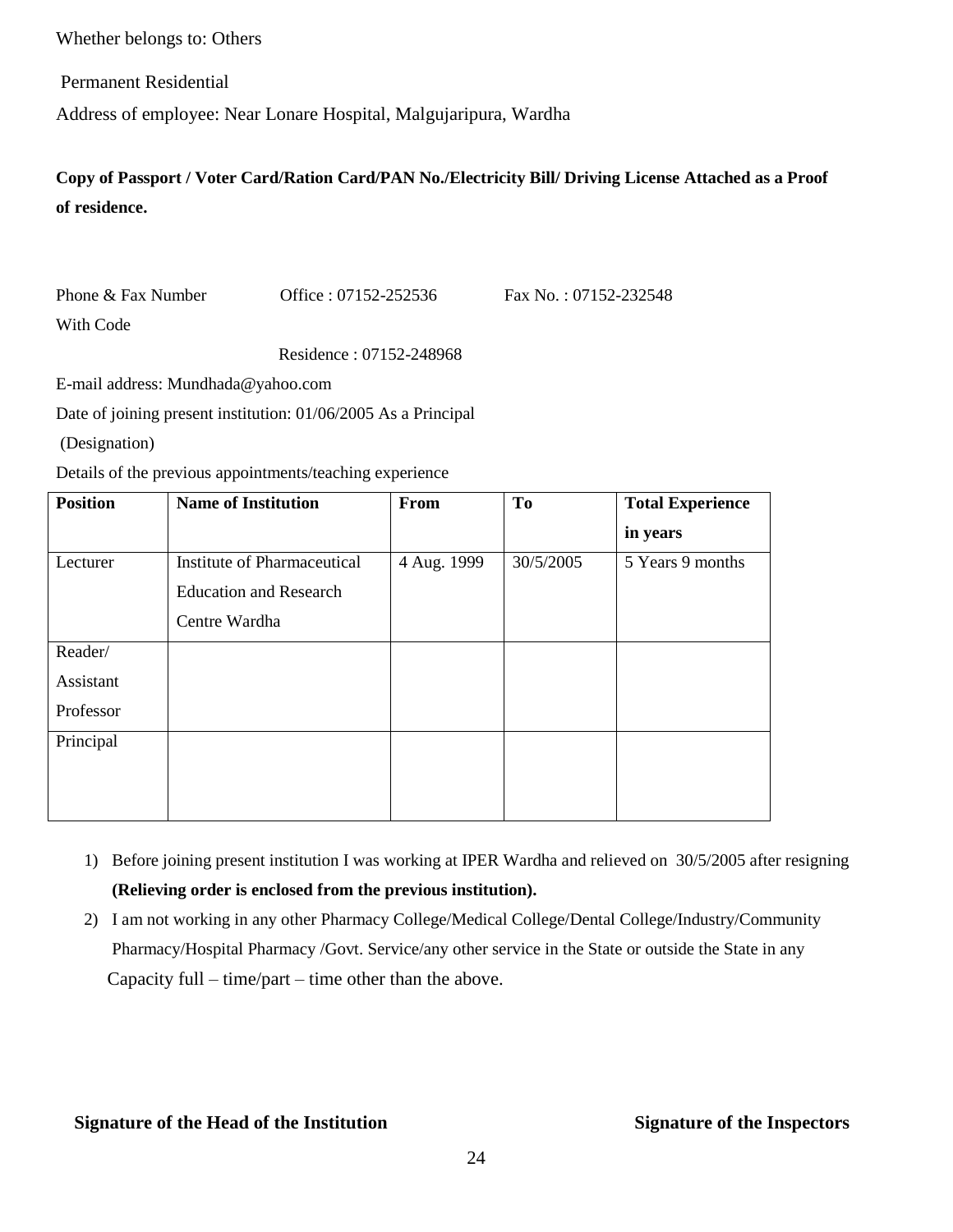3) I have drawn total emoluments from this college as under:-

|                 | <b>Amount Received</b> | <b>TDS</b> |
|-----------------|------------------------|------------|
| April, 2010     | 482444                 | 4500       |
| May, 2010       | 48244                  | 4500       |
| June, 2010      | 48244                  | 4500       |
| July, 2010      | 48244                  | 4500       |
| August, 2010    | 48244                  | 4500       |
| September, 2010 | 48244                  | 4500       |
| October, 2010   | 48244                  | 4500       |
| November, 2010  | 48244                  | 4500       |
| December, 2010  | 48244                  | 4500       |
| January, 2011   | 48244                  | 4500       |
| February, 2011  | 48244                  | 4500       |
| March, 2011     | 48244                  | 4500       |

(Copy of my form 16 (TDS certificate ) for financial year 2010-2011 is attached)

P.A.N. : AHCPM0865E Circle : Nagpur

### **Declaration**

- 1) I have not worked at any other pharmacy college/institution or presented myself at any inspection for the academic year 2010-2011
- 1) It is declared that each statement and/or contents of this declaration made by the undersigned are absolutely true and correct. In the event of any statement made in this declaration subsequently turning out to be incorrect or false the undersigned has understood and accepted that such misdeclaration in respect to any content of this declaration shall also be treated as a gross misconduct thereby rendering the undersigned liable for necessary disciplinary action (including removal of his name from Register of Registered Pharmacists.)

Signature of the Employee:

Date : 23/9/2011 Place : Wardha

### **Endorsement**

This endorsement is the certification that the undersigned has satisfied himself/herself about the correctness and veracity of each content of this declaration and endorses the abovementioned declaration as true and correct. In the event of this declaration turning out to be either incorrect or any part of this declaration subsequently turning out to be incorrect or false it is understood and accepted that the undersigned shall also be equally responsible besides the declaring himself/herself for any such misdeclaration or misstatement.

| Signature of the Head of the Institution |                | <b>Signature of the Inspectors</b>     |
|------------------------------------------|----------------|----------------------------------------|
| Date:23/9/2011                           | Place : Wardha | Principal in respect of Teaching Staff |
|                                          |                | Countersigned by the Director/Dean/    |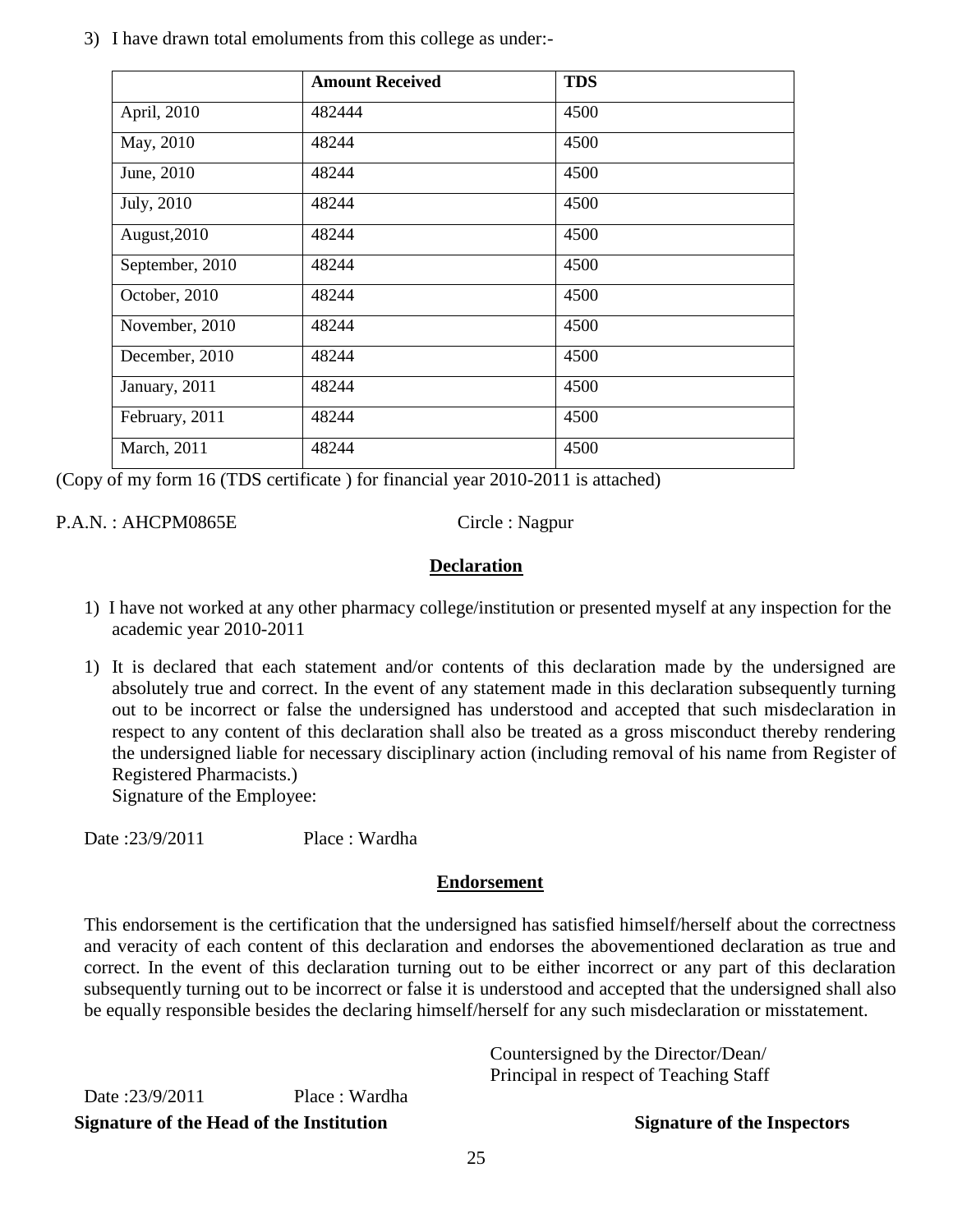# **PHARMACY COUNCIL OF INDIA** STAFF DECLARATION FORM

From

Teacher's Name: Dinesh S. Wanjari (as on university Degree certificate)

Recent Passport size photo of the Employee Signed by Dean / Principal of the College.

Photograph

Date of Birth & Age 01/10/1972 (38yrs)

| Qualification     | College $\&$<br>University | Year | <b>Registration No.</b><br>with State | <b>Name of the State</b><br><b>Pharmacy Council</b> |
|-------------------|----------------------------|------|---------------------------------------|-----------------------------------------------------|
|                   |                            |      | <b>Pharmacy Council</b>               |                                                     |
| B. Pharm          | I.P.E.R. Wardha            | 1998 | 34142                                 | Maharastra                                          |
|                   | R.T.M.N.U.                 |      |                                       |                                                     |
| M. Pharm          |                            |      |                                       |                                                     |
|                   |                            |      |                                       |                                                     |
|                   |                            |      |                                       |                                                     |
| (Ph. D.) / others |                            |      |                                       |                                                     |
|                   |                            |      |                                       |                                                     |
|                   |                            |      |                                       |                                                     |

#### **Copies of Registration Certificate and University degree/PG/Ph.D. be attached**.

Present Designation: Lecturer

Department: Pharmacy (Diploma)

College: Agnihotri Institute of pharmacy

City: Wardha

Nature of appointment: Permanant

Whether belongs to:OBC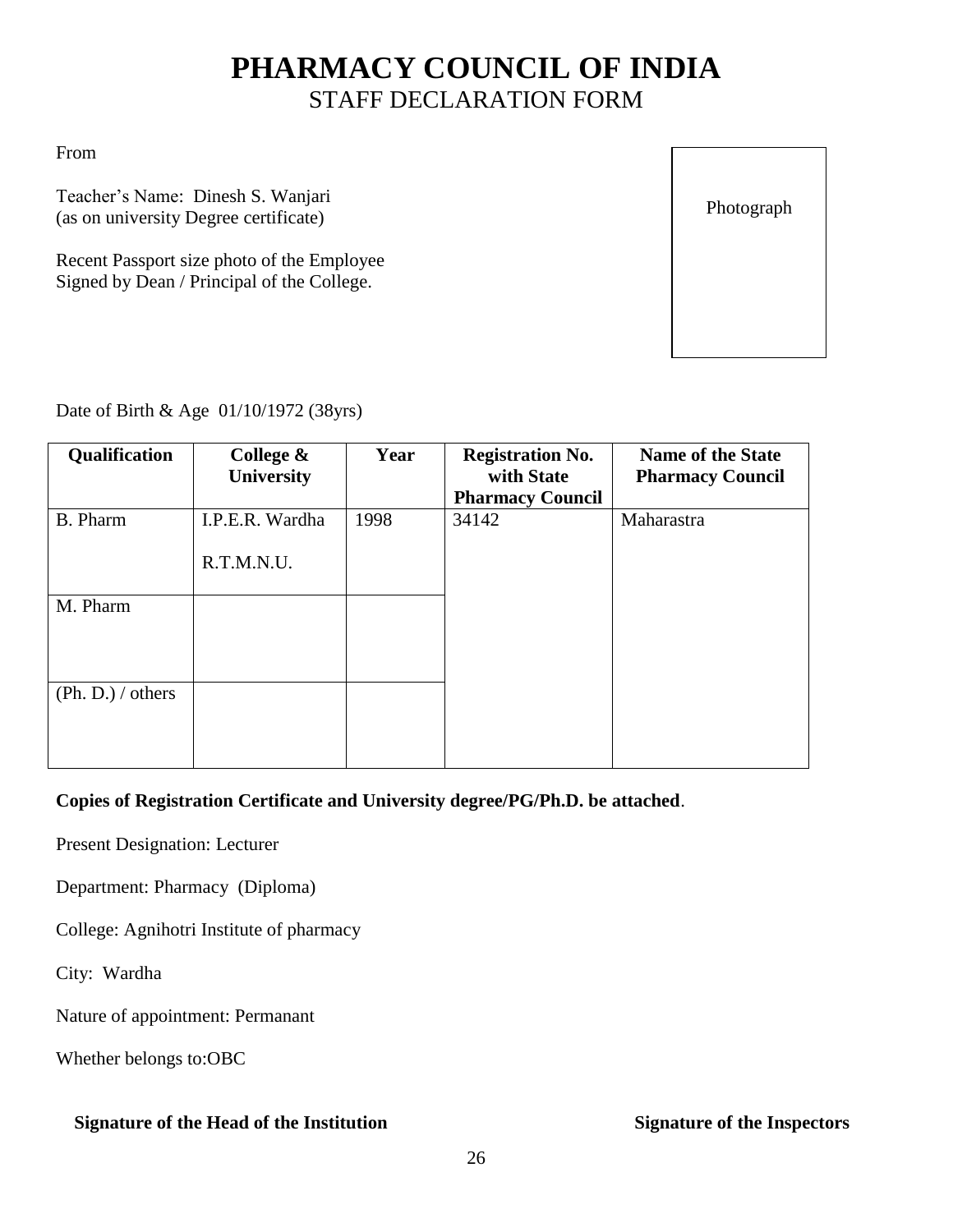Permanent Residential

Address of employee: Near manas mandir ,behind Arvi naka, Wardha

**Copy of Passport / Voter Card/Ration Card/PAN No./Electricity Bill/ Driving License Attached as a Proof of residence.**

| STD Code         | Phone No. |
|------------------|-----------|
| Office : $07152$ | 254785    |
|                  |           |
| Residence: 07152 | 245385    |
|                  |           |

E-mail address: wanjarids@rediffmail.com

Date of joining present institution: 22/08/2003\_as Lecturer

(Designation)

Details of the previous appointments/teaching experience

| <b>Position</b> | <b>Name of Institution</b>   | From       | T <sub>o</sub> | <b>Total Experience</b> |
|-----------------|------------------------------|------------|----------------|-------------------------|
|                 |                              |            |                | in years                |
| Lecturer        | Shri Laxamanrao Mankar       | 12/08/1999 | 30/04/2003     | 3yrs 2 Months           |
|                 | <b>Institute of Pharmacy</b> |            |                |                         |
|                 | ,Amgaon                      |            |                |                         |
| Reader/         |                              |            |                |                         |
| Assistant       |                              |            |                |                         |
| Professor       |                              |            |                |                         |
| Principal       |                              |            |                |                         |
|                 |                              |            |                |                         |
|                 |                              |            |                |                         |

1) Before joining present institution I was working at **Shri L.M.I.O.P** as **Lecturer**  and relieved on **30/04/2003**\_after resigning.

#### **(Relieving order is enclosed from the previous institution).**

2) I am not working in any other Pharmacy College/Medical College/Dental College/Industry/Community Pharmacy/Hospital Pharmacy /Govt. Service/any other service in the State or outside the State in any Capacity full – time/part – time other than the above.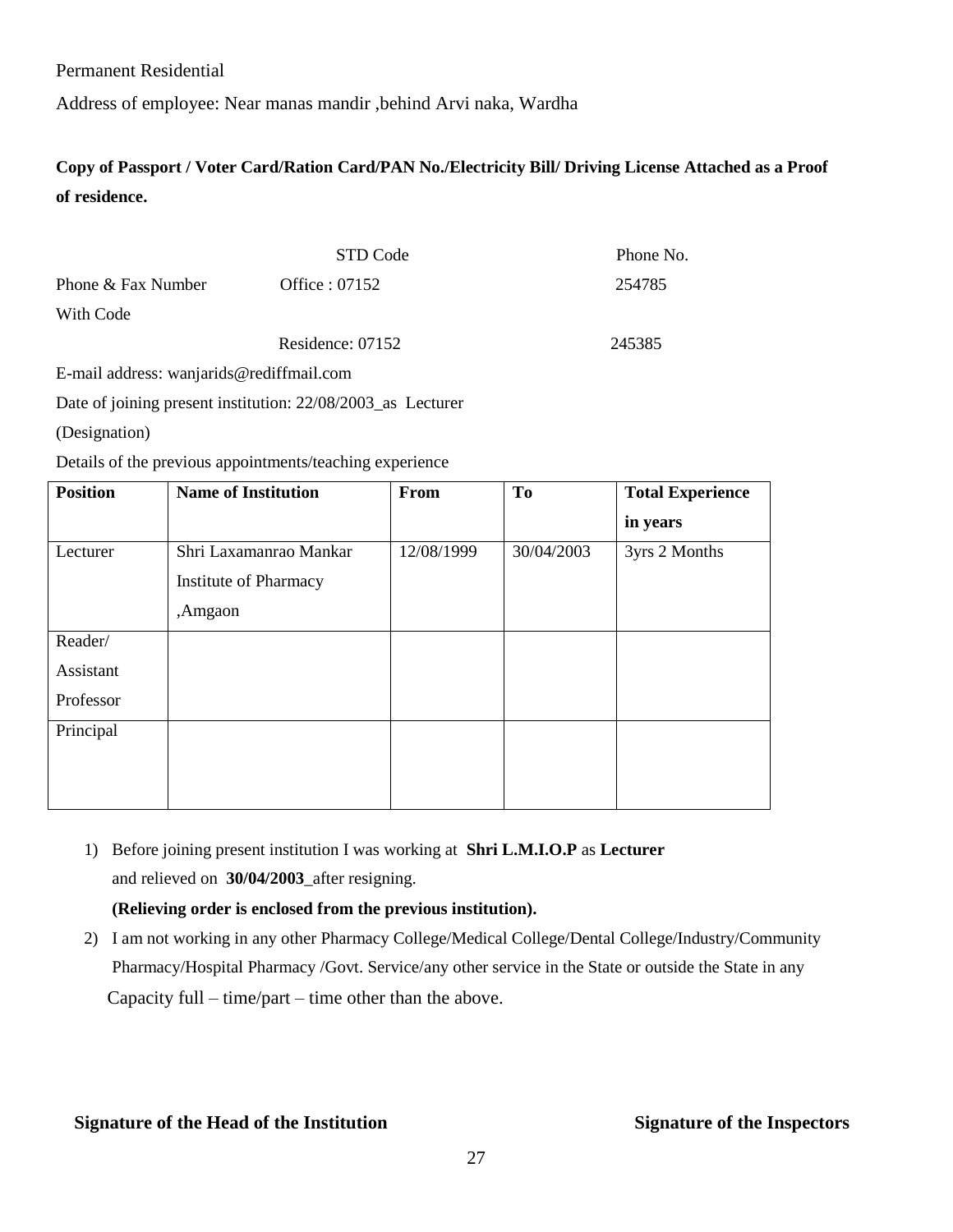3) I have drawn total emoluments from this college as under:-

|                 | <b>Amount Received</b> | <b>TDS</b> |
|-----------------|------------------------|------------|
| April, 2010     | 28056                  | 1000       |
| May, 2010       | 28056                  | 1000       |
| June, 2010      | 28056                  | 1000       |
| July, 2010      | 30302                  | 1000       |
| August, 2010    | 30302                  | 1000       |
| September, 2010 | 30302                  | 1000       |
| October, 2010   | 30302                  | 1000       |
| November, 2010  | 30302                  | 1000       |
| December, 2010  | 30302                  | 1000       |
| January, 2011   | 30302                  | 1000       |
| February, 2011  | 30302                  | 1000       |
| March, 2011     | 30302                  | 1000       |

(Copy of my form 16 (TDS certificate )30302 for financial year 2010-2011 is attached)

P.A.N. : AALPW0034B Circle NAGPUR

#### **Declaration**

- 1) I have not worked at any other pharmacy college/institution or presented myself at any inspection for the academic year 2010-2011.
- 2) It is declared that each statement and/or contents of this declaration made by the undersigned are absolutely true and correct. In the event of any statement made in this declaration subsequently turning out to be incorrect or false the undersigned has understood and accepted that such misdeclaration in respect to any content of this declaration shall also be treated as a gross misconduct thereby rendering the undersigned liable for necessary disciplinary action (including removal of his name from Register of Registered Pharmacists.)

Signature of the Employee:

Date : 23/9/2011 Place : Wardha

#### **Endorsement**

This endorsement is the certification that the undersigned has satisfied himself/herself about the correctness and veracity of each content of this declaration and endorses the abovementioned declaration as true and correct. In the event of this declaration turning out to be either incorrect or any part of this declaration subsequently turning out to be incorrect or false it is understood and accepted that the undersigned shall also be equally responsible besides the declaring himself/herself for any such misdeclaration or misstatement.

Countersigned by the Director/Dean/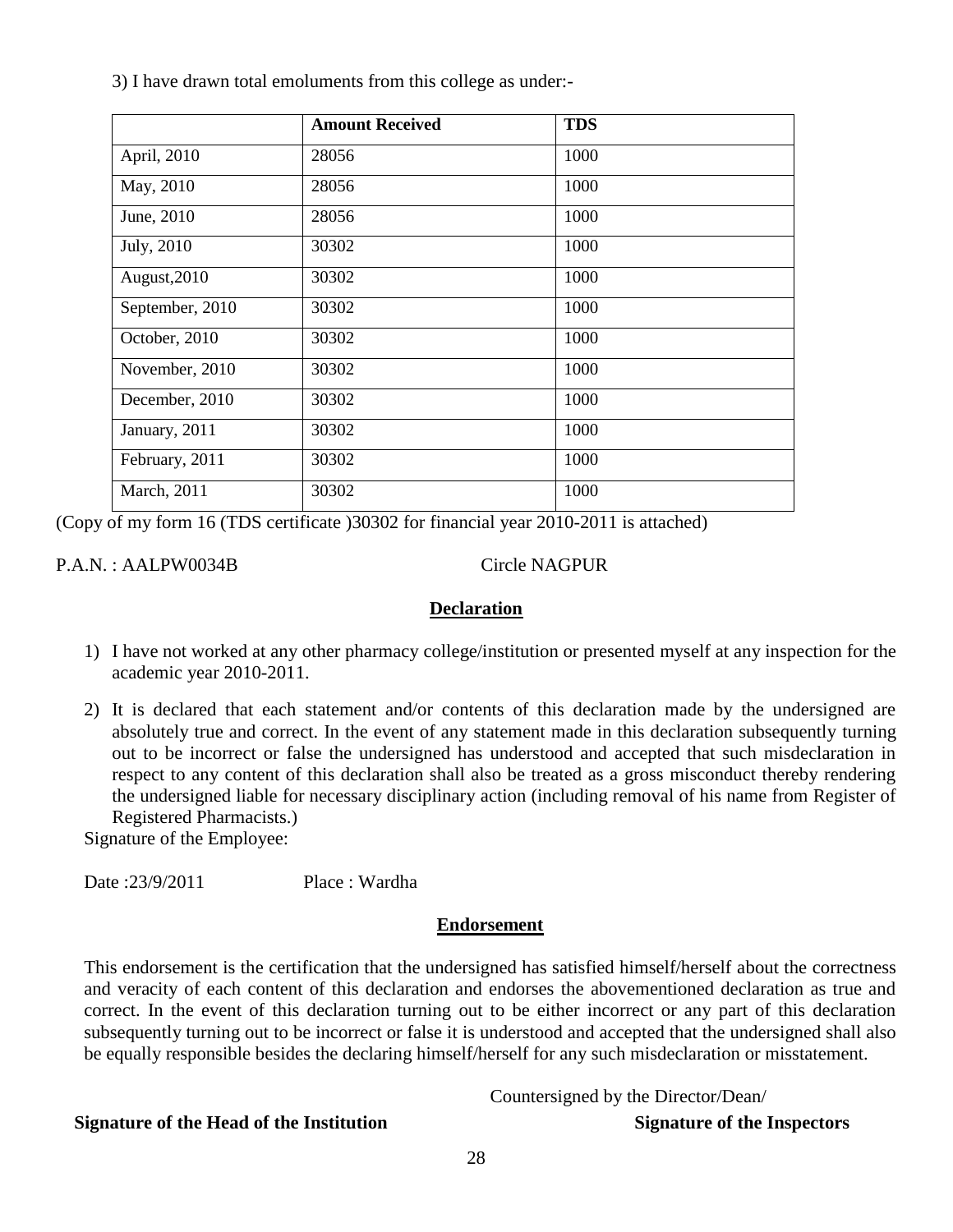# **PHARMACY COUNCIL OF INDIA** STAFF DECLARATION FORM

From

Teacher's Name: Swapnali Sureshrao Mankar (as on university Degree certificate)

Recent Passport size photo of the Employee Signed by Dean / Principal of the College.

Photograph

### Date of Birth & Age 05/01/1986 ( 25 years)

| Qualification                 | College $\&$<br>University                       | Year | <b>Registration No.</b><br>with State<br><b>Pharmacy Council</b> | <b>Name of the State</b><br><b>Pharmacy Council</b> |
|-------------------------------|--------------------------------------------------|------|------------------------------------------------------------------|-----------------------------------------------------|
| <b>B.</b> Pharm               | Agnihotri College<br>Of Pharmacy<br><b>RTMNU</b> | 2009 | 86266                                                            | Maharashtra                                         |
| M. Pharm<br>(Ph. D.) / others |                                                  |      |                                                                  |                                                     |

### **Copies of Registration Certificate and University degree/PG/Ph.D. be attached**.

Present Designation: Lecturer

Department: Pharmacy (Diploma)

College: Agnihotri Institute Of Pharmacy

City: Wardha

Nature of appointment:Temporary

Whether belongs to: OBC

Permanent Residential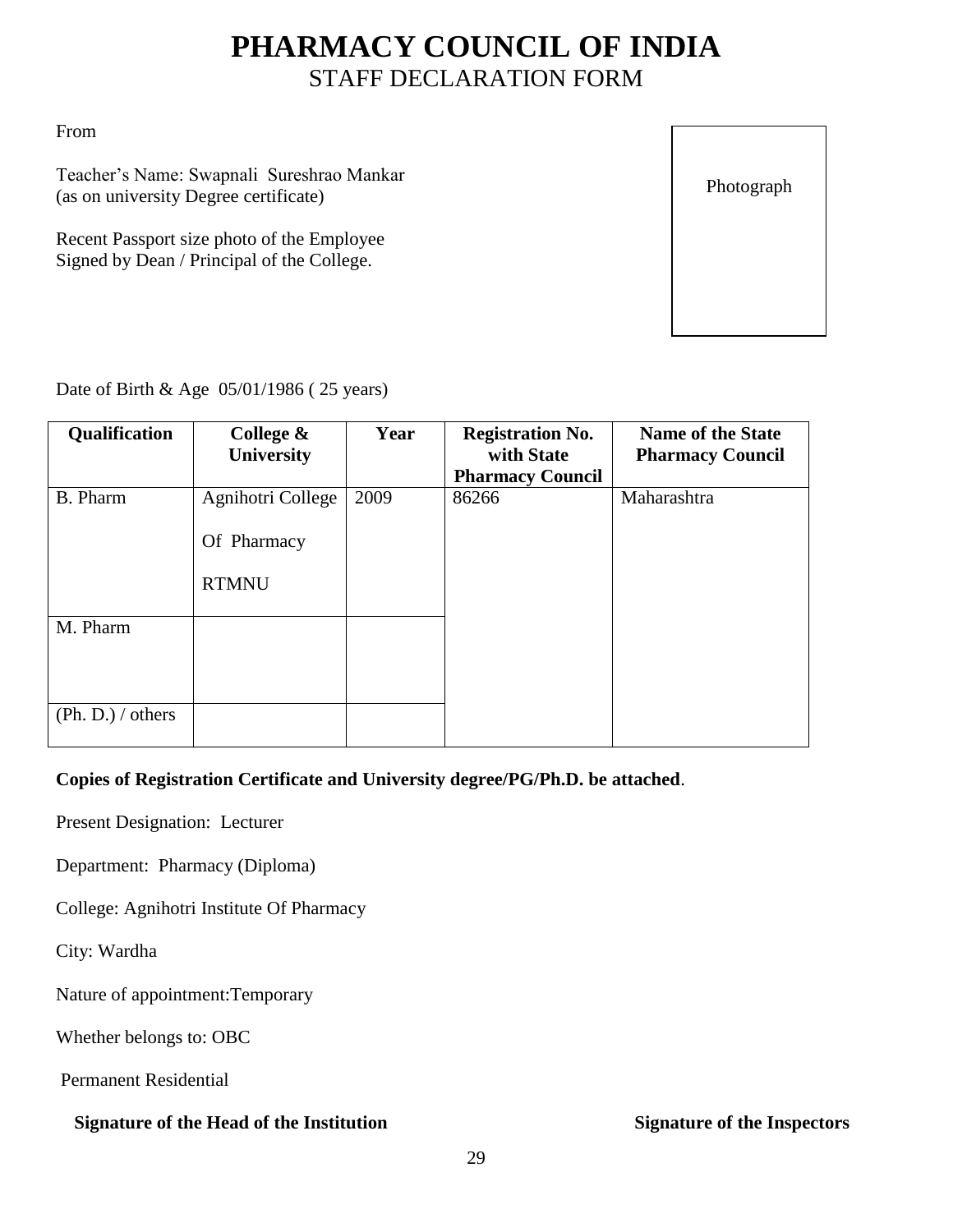#### Address of employee: Deolikar layout ,Sewagram road Mahila ashram Wardha

### **Copy of Passport / Voter Card/Ration Card/PAN No./Electricity Bill/ Driving License Attached as a Proof of residence.**

|                                               | STD Code         | Phone No. |
|-----------------------------------------------|------------------|-----------|
| Phone & Fax Number                            | Office : $07152$ | 254785    |
| With Code                                     |                  |           |
|                                               | Residence: 07152 | 249749    |
| $F$ mail address: swappamankar@radiffmail.com |                  |           |

E-mail address: swapnamankar@rediffmail.com

Date of joining present institution: 09/07/2009 as Lecturer

(Designation)

Details of the previous appointments/teaching experience

| <b>Position</b> | <b>Name of Institution</b> | From | T <sub>o</sub> | <b>Total Experience</b> |
|-----------------|----------------------------|------|----------------|-------------------------|
|                 |                            |      |                | in years                |
| Lecturer        |                            |      |                |                         |
|                 |                            |      |                |                         |
|                 |                            |      |                |                         |
| Reader/         |                            |      |                |                         |
| Assistant       |                            |      |                |                         |
| Professor       |                            |      |                |                         |
| Principal       |                            |      |                |                         |
|                 |                            |      |                |                         |
|                 |                            |      |                |                         |

| 1) Before joining present institution I was working at |  |
|--------------------------------------------------------|--|
|--------------------------------------------------------|--|

\_\_\_\_\_\_\_\_\_\_\_\_\_\_\_\_\_\_\_\_\_\_\_\_\_\_and relieved on \_\_\_\_\_\_\_\_\_\_\_\_\_\_\_\_\_\_\_\_\_\_\_\_\_\_\_\_\_after resigning/retiring

#### **(Relieving order is enclosed from the previous institution).**

2) I am not working in any other Pharmacy College/Medical College/Dental College/Industry/Community Pharmacy/Hospital Pharmacy /Govt. Service/any other service in the State or outside the State in any Capacity full – time/part – time other than the above.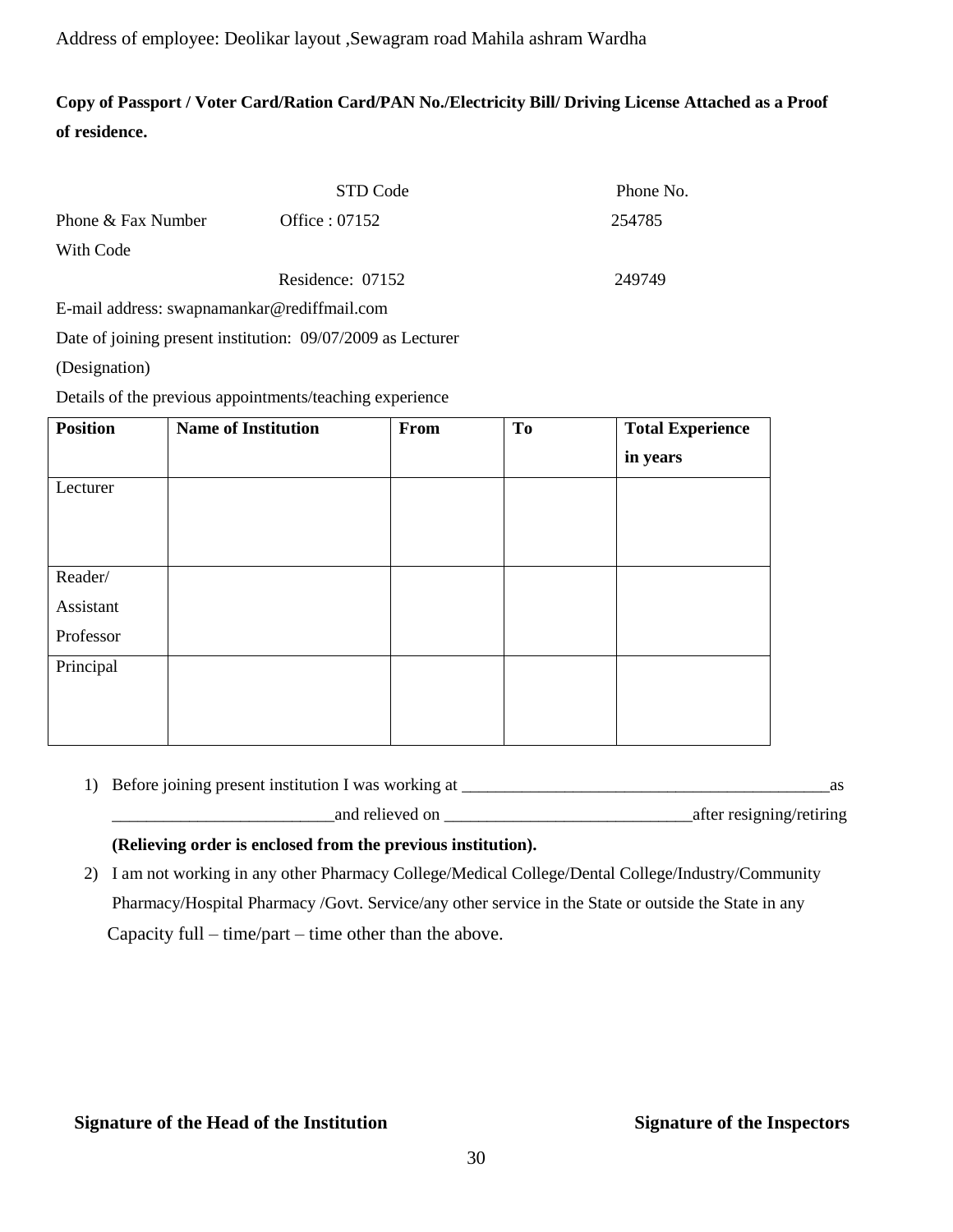3) I have drawn total emoluments from this college as under:-

|                 | <b>Amount Received</b> | <b>TDS</b> |
|-----------------|------------------------|------------|
| April, 2010     | 22930                  |            |
| May, 2010       | 22930                  |            |
| June, 2010      | 22930                  |            |
| July, 2010      | 24890                  |            |
| August, 2010    | 24890                  | 1000       |
| September, 2010 | 24890                  | 1000       |
| October, 2010   | 24890                  | 1000       |
| November, 2010  | 24890                  | 1000       |
| December, 2010  | 24890                  | 1000       |
| January, 2011   | 24890                  | 1000       |
| February, 2011  | 24890                  | 1000       |
| March, 2011     | 24890                  | 1000       |

(Copy of my form 16 (TDS certificate ) for financial year 2010-2011 is attached)

P.A.N.: BHUPM9907J Circle Nagpur

### **Declaration**

- 1. I have not worked at any other pharmacy college/institution or presented myself at any inspection for the academic year 2010-2011.
- 2. It is declared that each statement and/or contents of this declaration made by the undersigned are absolutely true and correct. In the event of any statement made in this declaration subsequently turning out to be incorrect or false the undersigned has understood and accepted that such misdeclaration in respect to any content of this declaration shall also be treated as a gross misconduct thereby rendering the undersigned liable for necessary disciplinary action (including removal of his name from Register of Registered Pharmacists.)

Signature of the Employee:

Date : 23/9/2011 Place : Wardha

### **Endorsement**

This endorsement is the certification that the undersigned has satisfied himself/herself about the correctness and veracity of each content of this declaration and endorses the abovementioned declaration as true and correct. In the event of this declaration turning out to be either incorrect or any part of this declaration subsequently turning out to be incorrect or false it is understood and accepted that the undersigned shall also be equally responsible besides the declaring himself/herself for any such misdeclaration or misstatement.

| Signature of the Head of the Institution |                | <b>Signature of the Inspectors</b>                                            |
|------------------------------------------|----------------|-------------------------------------------------------------------------------|
| Date: $23/9/2011$                        | Place : Wardha | Countersigned by the Director/Dean/<br>Principal in respect of Teaching Staff |